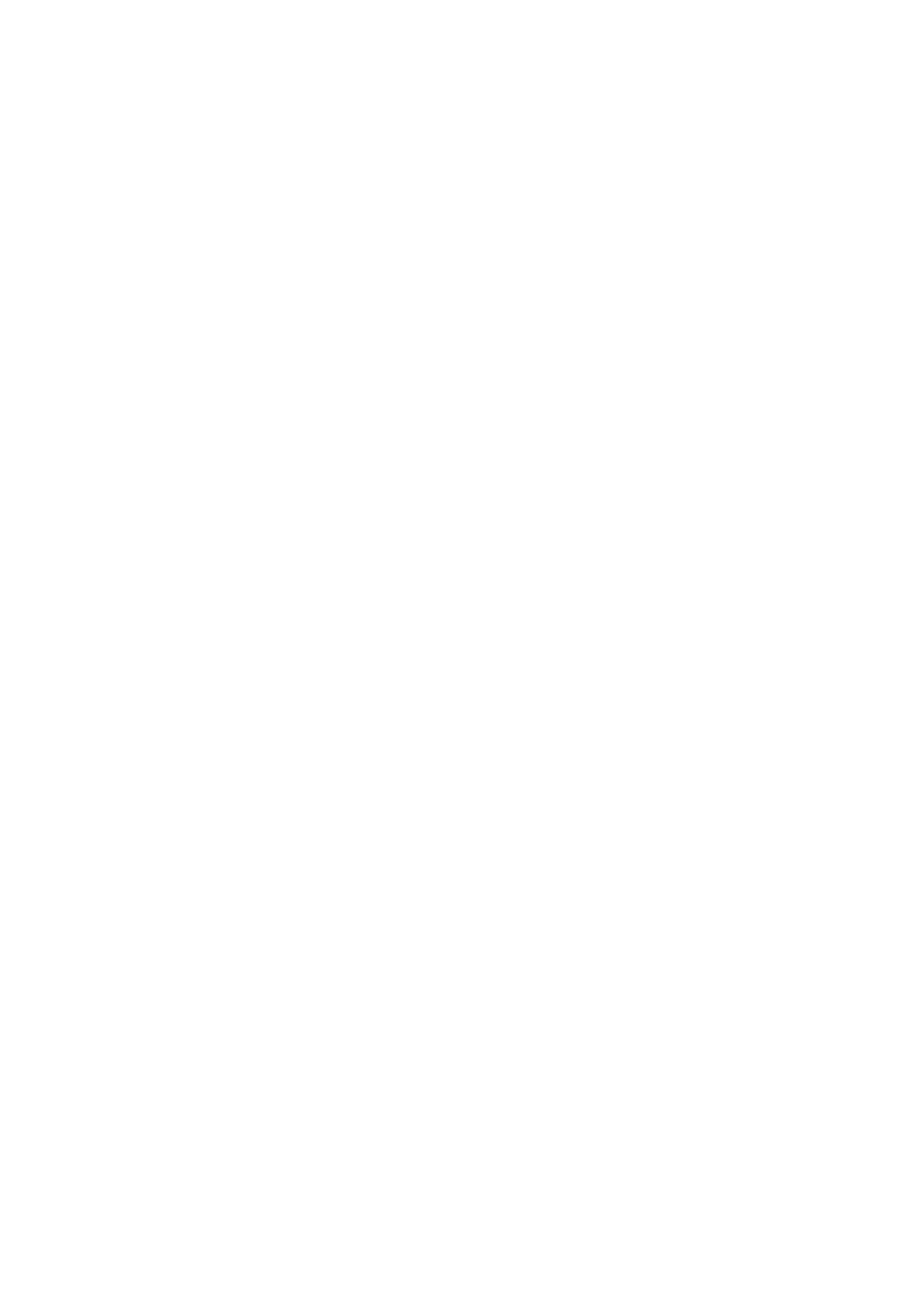# <span id="page-2-0"></span>**FLEXIBLE WORK ARRANGEMENTS FOR MEMBERS OF THE AUSTRALIAN DEFENCE FORCE**

## **INTRODUCTION <sup>1</sup>**

1. Defence recognises the demands placed on Defence Members and their families during operations, key training exercises and high tempo periods in the workplace. When not undertaking these activities, Defence Members may at times need access to 'people friendly' employment policies that enable them to balance the demands of their military service with their family and/or other personal responsibilities and obligations. In recognition of this, the Australian Defence Force (ADF) has in place a number of flexible work arrangements (FWA) that Defence Members can access. These arrangements are Temporary Home Located Work (THLW), Variable Working Hours (VWH) and Part-time Leave Without Pay (PTLWOP). The variety and availability of these arrangements aim to enhance the longer term retention of all Defence Members.

## **POLICY STATEMENT <sup>2</sup>**

2. FWA are a key tool for Commanding Officers (CO)/supervisors at all levels to support Defence Members who need to balance the demands of military service with their family and/or other personal responsibilities and obligations; and in turn promote retention.

## **SCOPE <sup>3</sup>**

3. This Instruction applies to all Defence Members, and all Defence Employees and External Service Providers (ESP) (where compliance is a term of their engagement) who are supervisors of Defence Members, in terms of the requirement to comply with its provisions.

## **DEFINITIONS <sup>4</sup>**

4. [Annex](#page-14-0) A provides a list of definitions and abbreviations that apply to this Instruction.

## **IMPLEMENTATION**

5. CO/supervisors must accommodate FWA in accordance with this Instruction, except when genuine operational priorities exist.

## **COMPLIANCE <sup>6</sup>**

6. All Defence Members, and all Defence Employees and ESP who are supervisors of Defence Members must comply with this Instruction. Instructions are issued jointly by the Secretary and the Chief of the Defence Force (CDF) under section 9A of the *[Defence Act 1903](http://www.comlaw.gov.au/Series/C2004A07381)*.

7. **ADF.** This Instruction from the CDF constitutes a general order to Defence Members for the purposes of the *[Defence Force Discipline Act 1982](http://www.comlaw.gov.au/Series/C2004A02711)* (DFDA). Noncompliance may result in disciplinary action being taken in accordance with the [DFDA](http://www.comlaw.gov.au/Series/C2004A02711).

8. **Australian Public Servants (APS).** This Instruction is a lawful and reasonable direction to Defence Employees by the Secretary under subsection 13(5) of the *[Public Service Act 1999](http://www.comlaw.gov.au/Series/C2004A00538)*. Noncompliance may be referred to a delegate for investigation and possible sanction in accordance with the APS Code of Conduct.

9. Defence contract managers must include, in the terms of the relevant contract, the requirements that ESP comply with this Instruction where the ESP are involved in administration of the policy covered by this Instruction. Failure by an ESP to comply with this Instruction may result in a breach of contract.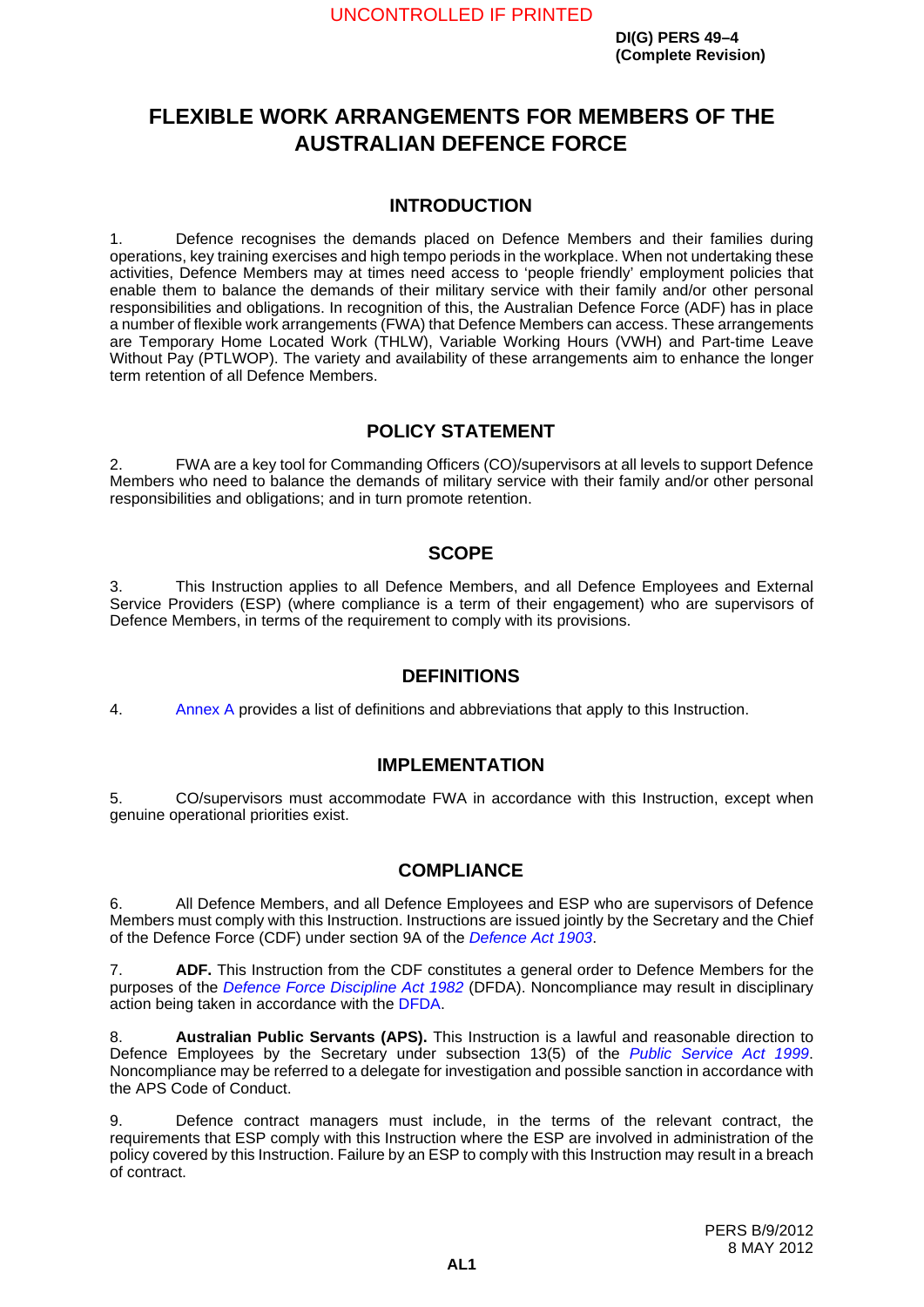## **FLEXIBLE WORK ARRANGEMENTS**

10. FWA are mutually negotiated and accepted agreements between the Approving Authority and the Defence Member in line with the prescribed guiding principles in [Paragraph](#page-4-0) 15. of this Instruction.

- 11. FWA available to Defence Members are as follows:
	- a. **THLW.** This management tool enables the Defence Member to complete work at a specified location outside of their normal workplace. THLW may be utilised in a temporary or occasional arrangement, or as an ongoing arrangement for a specified time, on a part-time or full-time basis.
	- b. **VWH.** VWH allow Defence Members the flexibility to vary their start and finish times and periods of absence from the workplace to suit their individual circumstances. This may be used in one-off cases or as an ongoing arrangement.
	- c. **PTLWOP.** PTLWOP enables Defence Members to maintain continuity of service although working a reduced number of days or part days in any fortnightly pay period. PTLWOP includes, but is not confined to, job-sharing. Positions involving various responsibilities that can be separated into discrete tasks provide the best opportunity for successful job-sharing.
		- (1) PTLWOP has been adopted as the means of allowing Defence Members of the Permanent Forces and Reserve Defence Members on continuous full-time service (CFTS) to work reduced hours for an agreed proportion of the pay period without any detrimental effect on continuity of service.
- 12. Scenarios that may be appropriate for FWA include, but are not limited to:
	- a. allowing greater participation in the care and nurturing of a child, or children, in the two year period immediately following the birth, or in the case of adoption, the date of placement, of a child or children;
	- b. enabling respite from arduous periods of ADF service;
	- c. fulfilling education, training or other aspirations without terminating ADF service;
	- d. enabling Defence Members to meet their personal responsibilities and obligations; and
	- e. wherever practical, enabling Defence Members who are accompanying their spouse or Service-recognised interdependent partner on posting interstate or overseas, to continue working instead of taking Leave Without Pay (LWOP).

<span id="page-3-0"></span>13. **Job suitability.** The type of tasks suited to different forms of FWA will vary, but most jobs offer scope to enable Defence Members to achieve a work-life balance. Where FWA may not be a practical or a viable option, alternative management strategies are to be identified and, where possible, employed in order to achieve the best possible outcome for both the Defence Member and the organisation.

14. The policy for Defence Members employed on FWA are grouped as follows:

- a. Guiding principles.
- b. Roles and responsibilities.
- c. Approving Authorities and application process.
- d. Common employment conditions.
- e. Specific THLW conditions.
- f. Specific PTLWOP conditions and remuneration.

The policies relating to each of the above groups are outlined below.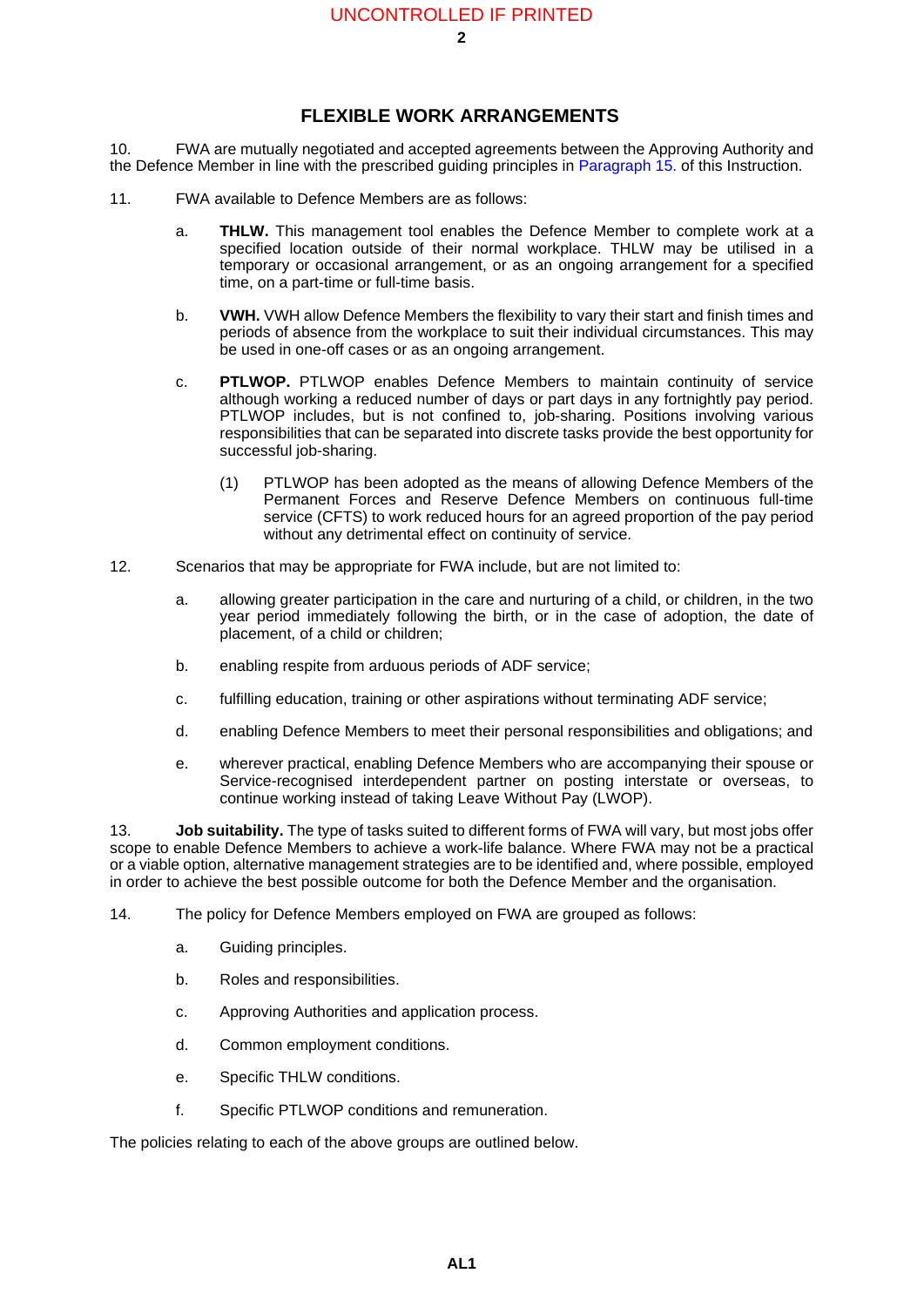## **GUIDING PRINCIPLES <sup>15</sup>**

- <span id="page-4-0"></span>15. The management of FWA is based on the following guiding principles:
	- a. Defence Members may at times need access to people friendly employment policies that enable them to balance the demands of their military service with their family and/or other personal responsibilities and obligations. CO/supervisors are to accommodate FWA, except when genuine operational priorities exist.
	- b. Workforce capability issues are to be managed according to genuine operational priorities and Defence Members are to respond to Service requirements, if or when required.
	- c. Defence Members returning from Maternity Leave (MATL) or Parental Leave (PATL) are entitled to PTLWOP in the two-year period immediately following the birth, or in the case of adoption, the date of placement, of a child or children. In this case, PTLWOP is an entitlement and applications are to be recommended and approved, unless genuine operational requirements exist. Reasons for refusal will need to be justified upon request.
		- (1) Note that in relation to dual serving couples, either or both Defence Members may request FWA.
	- d. Defence Members on FWA are entitled to equitable access to opportunities for training, professional development, accommodation and equipment, recognition of skills, work requirements and freedom from discrimination.
	- e. FWA, and in particular THLW, is not intended as a substitute for full-time, ongoing dependant care.
	- f. It is the Defence Member's responsibility to initiate an application for FWA. FWA are not to be initiated by the Defence Member's chain of command.

## **ROLES AND RESPONSIBILITIES <sup>16</sup>**

#### <span id="page-4-1"></span>**Defence Members**

- 16. Defence Members are to:
	- a. investigate the types of available FWA and determine the type that best suits their individual situation(s);
	- b. recognise that not all postings may easily accommodate FWA;
	- c. note Defence has an obligation to manage workforce and capability issues according to genuine operational priorities;
	- d. refer to sub-subparagraph  $15(c)(1)$  $15(c)(1)$  if a dual serving couple;
	- e. be aware that if they enter into a PTLWOP arrangement, it will have a financial impact on their salary and housing contributions and could also impact on allowances or entitlements they receive;
	- f. recognise that a PTLWOP arrangement may affect a Defence Member's service obligations and seniority;
	- g. submit an application in the approved form to their CO/supervisor (refer to [Annexes](#page-16-0) B to D to this Instruction); and
	- h. ensure that applications for PTLWOP provisions are made to the Career Management Agency (CMA) or Personnel Management Agency (PMA), in consultation with a CO/supervisor. Applications to access PTLWOP are to be submitted one month in advance (at a minimum) in all but exceptional circumstances. Applications should be made up to eight months in advance where a posting may be required.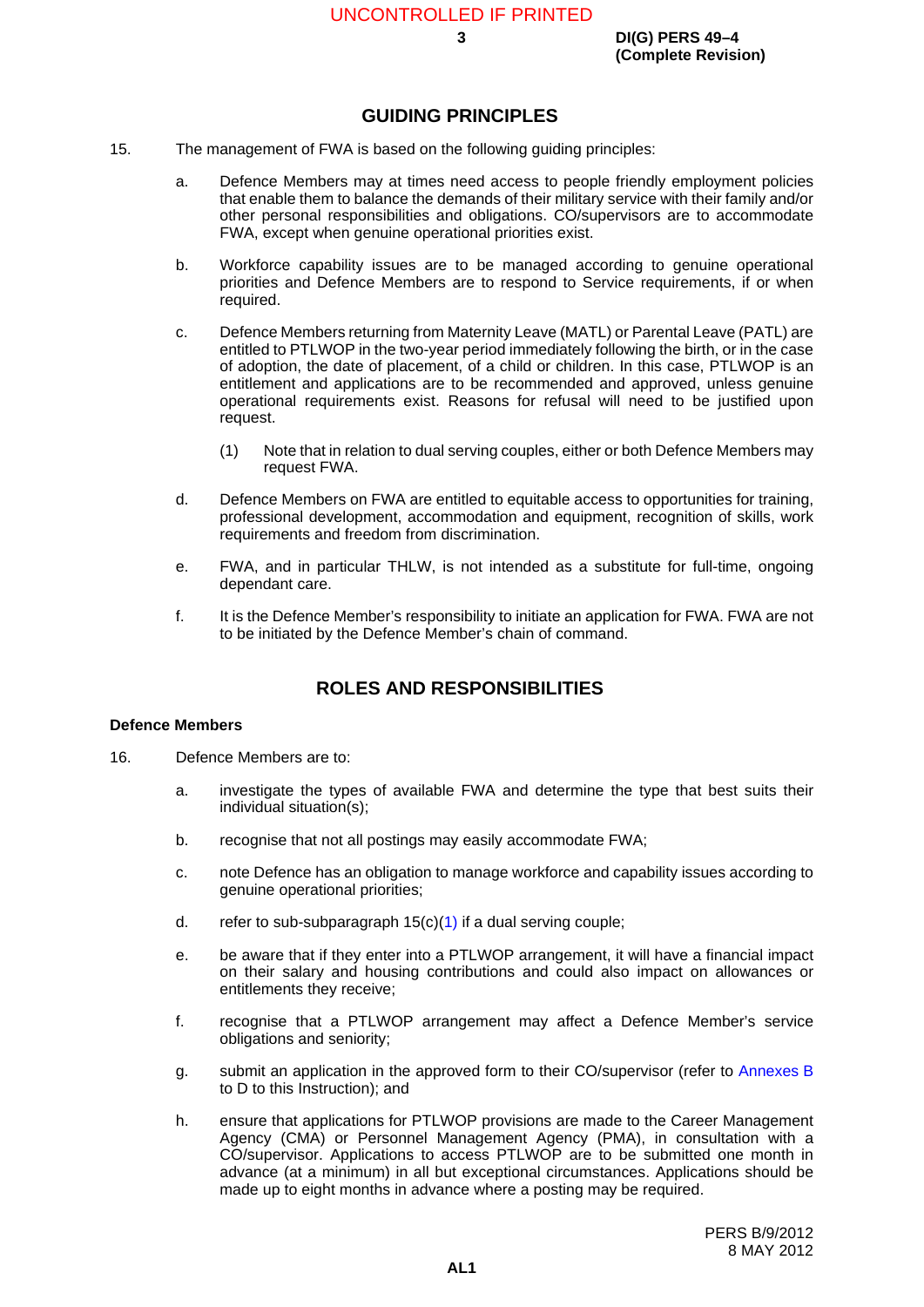## **Commanding Officers/supervisors <sup>17</sup>**

- 17. CO/supervisors are to:
	- a. be cognisant of the FWA types;
	- b. manage Defence workforce and capability issues according to genuine operational priorities;
	- c. note that it is the Defence Member's responsibility to initiate an application for FWA;
	- d. if approached, provide Defence Members with assistance about FWA;
	- e. counsel the Defence Member with respect to the FWA obligations;
	- f. remind Defence Members it is the Defence Member's responsibility to find out what consequences any period of PTLWOP would have on their remuneration and conditions of service;
	- g. take into account job suitability considerations as set out in [Paragraphs](#page-3-0) 13. and [22.](#page-6-0) of this Instruction when considering an application for FWA;
	- h. consider all FWA applications in a fair and equitable manner (applications that are not approved or recommended will be subject to external scrutiny);
	- i. forward all applications for FWA, both approved/recommended and those not approved/recommended, to CMA/PMA for further action and single Service statistical collection purposes;
	- j. advise the Defence Member when the PTLWOP application has been forwarded to the CMA/PMA;
	- k. when applicable, keep appropriate documentation outlining the reasons why an application for FWA has been declined and provide these reasons in writing to the Defence Member. Notwithstanding, alternative management strategies are to be identified and employed in order to achieve the best possible outcome for both the Defence Member and the organisation;
	- l. work with Defence Members to manage requirements and workload for all types of FWA;
	- m. review the requirement and the effectiveness of FWA arrangements at regular intervals; and
	- n. include Defence Members on FWA in workplace activities and meet their training and development requirements.

#### **Units <sup>18</sup>**

18. Units are to process FWA applications in a timely manner.

### **Career Management Agency/Personnel Management Agency <sup>19</sup>**

- 19. Single Service CMA/PMA are to:
	- a. work with the Defence Member and their CO/supervisor, to meet individual, workforce and capability needs within the genuine operational priorities of Defence;
	- b. maintain annual single Service statistical records of all types of FWA formally applied for, and approved/declined or recommended/not recommended;
	- c. act as the Approving Authority for all PTLWOP applications. *See* [Annex](#page-14-0) A of this Instruction for more detail;
	- d. process applications for PTLWOP upon receipt (refer to [Annex](#page-22-0) E of this Instruction for guidance on administrative procedures);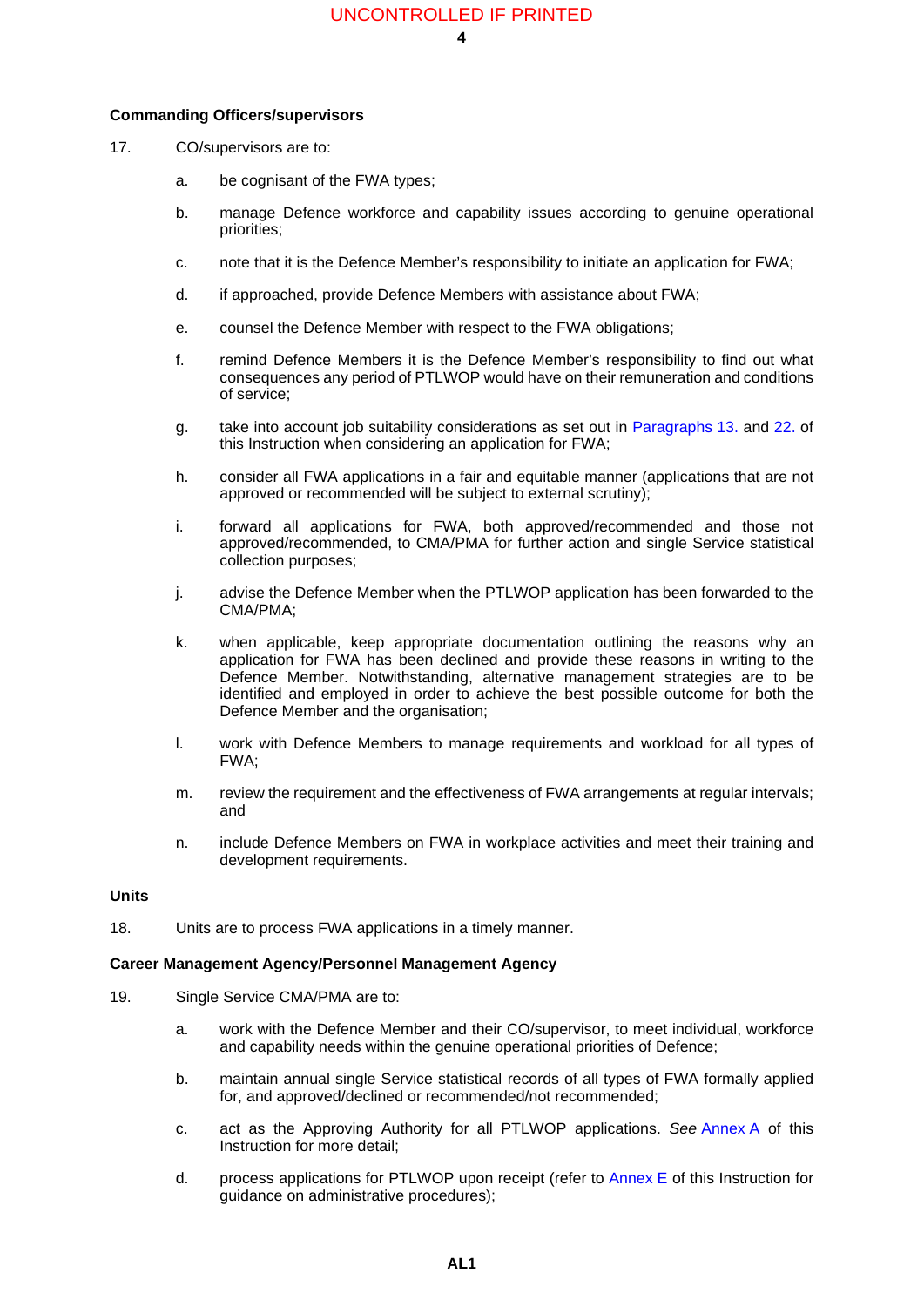- e. endeavour not to post a Defence Member during approved periods of PTLWOP, unless genuine operational priorities determine otherwise; and
- f. record approved applications for PTLWOP on the Personnel Management Key Solution (PMKeyS), including the expected start and completion dates.

### **Directorate of Military Personnel Policy <sup>20</sup>**

20. The Directorate of Military Personnel Policy is responsible for developing and promulgating tri-Service policy in relation to the administration and management of FWA following stakeholder consultation.

## **APPROVING AUTHORITIES AND APPLICATION PROCESS <sup>21</sup>**

21. [Annex](#page-14-0) A defines the FWA Approving Authorities.

<span id="page-6-0"></span>22. Arrangements to utilise FWA are to be negotiated in the first instance between the Defence Member and their supervisor. In doing so, CO/supervisors and Defence Members are to recognise that FWA may not be practical or viable for every position or circumstance. As a guide, the following considerations and requirements may preclude the employment of some types of FWA:

- a. Seagoing or field postings.
- b. Jobs that require daily direct customer face-to-face contact.
- c. Situations where regular, face-to-face contact with other team Defence Members is an integral part of the job.
- d. Jobs where access to specialised requirements or classified information is required.
- e. Where supervisory or divisional responsibilities may conflict with FWA.
- f. Where the Defence Member is posted to a training establishment.
- g. Where equipment or services required to undertake the proposed work cannot be reasonably provided by the Commonwealth.

Refer to [Annex](#page-24-0) F for Defence Member and unit considerations when negotiating FWA.

23. **Application process.** Applications to utilise FWA are to be considered on a case-by-case basis. Approval/non-approval, or recommendation/non-recommendation of an application is not to be a precedent for other applications. Guidance on the application and approval process is contained in [Annex](#page-22-0) E. Single Services may impose their own additional administrative requirements.

## **COMMON EMPLOYMENT CONDITIONS <sup>24</sup>**

24. **Eligibility.** All Defence Members are eligible to apply for THLW and VWH. Only Defence Members of the Permanent Forces and Reserve Defence Members already undertaking CFTS are eligible to apply for PTLWOP. In any case, the Defence Member must have completed initial recruit or specialist training, and any period of service to consolidate that training as considered necessary by the CDF or his authorised officer. Defence Members deployed overseas on warlike and non-warlike (operational) deployments, on overseas representational duties, overseas exchange programs or on secondment are not eligible for PTLWOP.

25. Applications submitted by Reservists for PTLWOP in conjunction with CFTS employment will not normally be approved as other methods of part-time Reserve employment are available.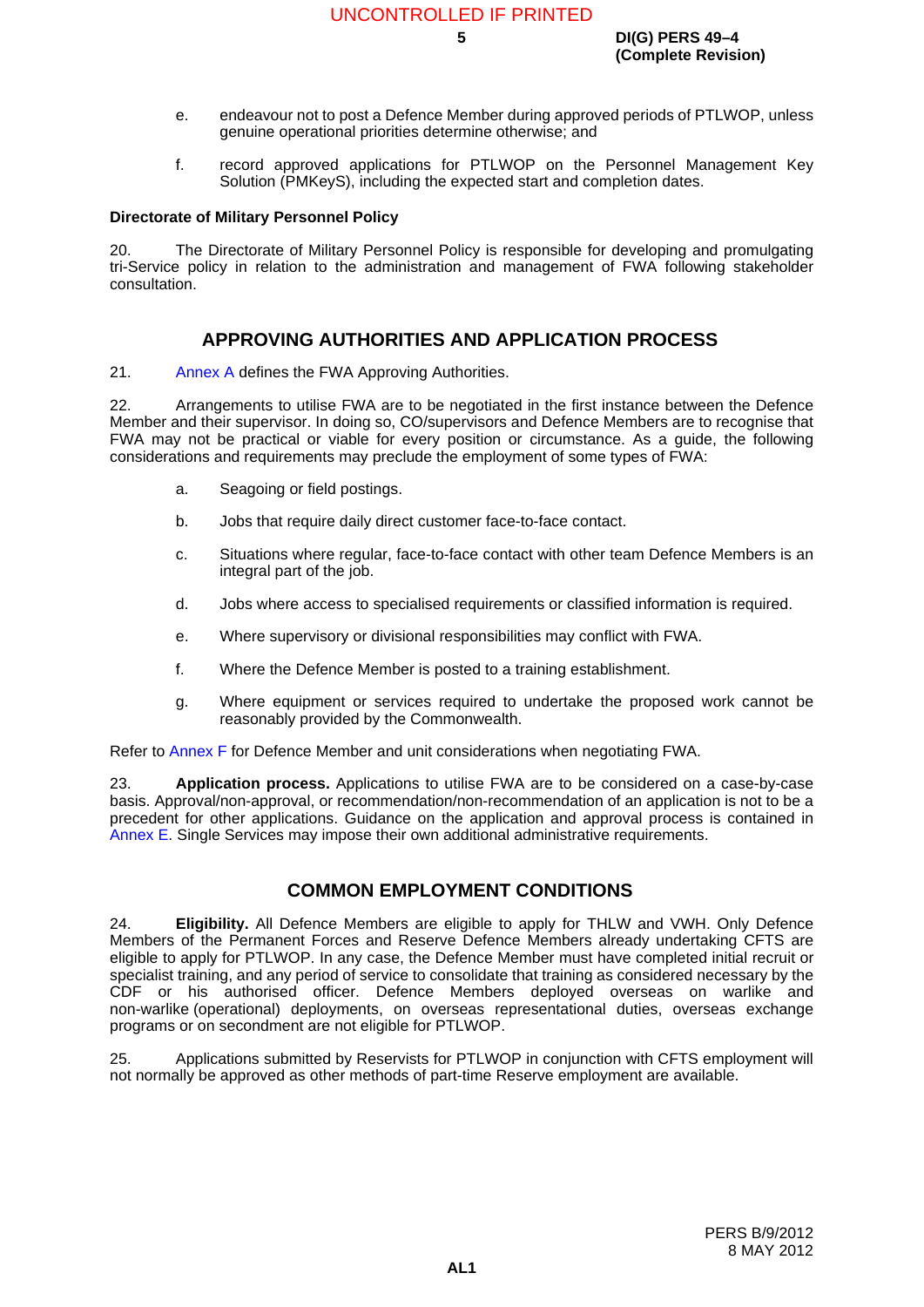<span id="page-7-0"></span>26. **Duration.** The duration that a Defence Member is permitted to utilise FWA is at the discretion of the Approving Authority, but is to be no longer than two years per application or the remaining tenure of the current posting. Reasons for FWA duration may include, but are not restricted to:

- a. a short-term arrangement to enable a Defence Member to continue working during a temporary, unforeseen circumstance which prevents them attending the workplace;
- b. an ongoing arrangement for the expected duration of a specific project or posting;
- c. enabling a Defence Member to meet personal responsibilities and obligations; or
- d. the two-year period immediately following the birth, or in the case of adoption, the date of placement, of a child or children, for a Defence Member returning from MATL or PATL.
- 27. The minimum period for a PTLWOP arrangement is three months.

28. The arrangement must be reviewed regularly, at intervals determined during negotiation, to ensure it continues to meet organisational and individual needs.

29. **Geographic location.** Defence Members may be employed on FWA remote from their posted position if this has been negotiated and accepted by the unit management, and approved by the Approving Authority. This might enable employment of Defence Members who would otherwise be required to take LWOP to accompany their spouse or Service-recognised interdependent partner interstate or overseas. However, such arrangements are to be cost-neutral for the ADF and are not to trigger any removal entitlement or removal allowances.

30. Defence Members on LWOP overseas may be employed on FWA. However, they are to:

- a. be posted to an established ADF position;
- b. return to CFTS;
- c. apply for the appropriate type of FWA; and
- d. revert to LWOP when the FWA terminates, or where necessary, arrange a consecutive FWA for the remaining tenure of the spouse's or Service-recognised interdependent partner's posting.

31. Defence Members who apply to be employed on FWA while overseas, must, prior to making the FWA application, seek formal advice from the local Australian Diplomatic Mission on any limitations, if any, that might apply to working in the host country. The advice from the Mission must be attached to the FWA application.

32. Given strict caps on staffing levels for overseas positions, and competition for those positions, this would normally require the Defence Member to be posted to an established position within an Australian-based unit, for duties relevant to that unit. There should be no disadvantage to other Defence Members for the opportunity to serve overseas.

33. **Additional hours.** Defence Members on FWA may be required to work extra hours in addition to those specified in the FWA.

34. **Unit commitments.** Defence Members on FWA are to be included in normal unit commitments such as parades, training, courses and other unit activities, and may be tasked with secondary duties and/or rostered in a manner equitable to other Defence Members when practicable to do so. Unit management is responsible for scheduling duties in a manner consistent with the Defence Member's FWA.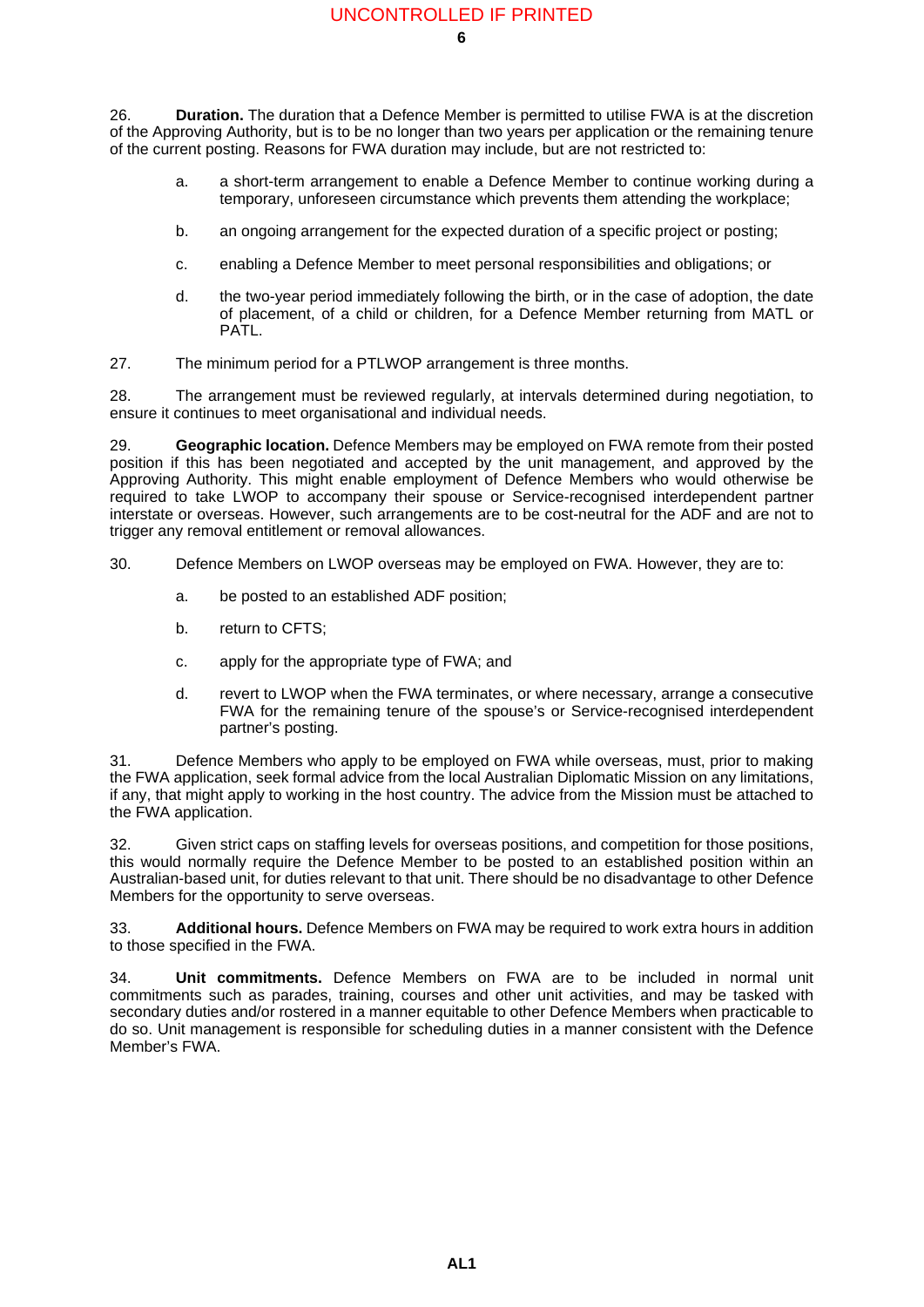**7 DI(G) PERS 49–4 (Complete Revision)**

#### 35. **Variation to FWA.** Authority may vary FWA where:

- a. the Defence Member requests a variation to FWA, which is agreeable to all parties;
- b. a genuine operational priority arises that necessitates full-time attendance of the Defence Member that cannot be resolved through any other means;
- c. proposed temporary or permanent changes to the existing FWA are negotiated with the Defence Member;
- d. due regard has been given to the impact on, and interests and views of, the Defence Member; or
- e. any other factor relevant to the circumstances in which approval for FWA was granted has been considered.

36. **Cancellation of FWA.** An Approving Authority may cancel FWA if:

- a. a request is received from the Defence Member to do so;
- b. the Defence Member ceases to comply with the agreed FWA requirements;
- c. the Defence Member is posted from the approved FWA position;
- d. there is a change in the Defence Member's circumstances and/or the genuine operational priorities of the unit, Service or ADF; or
- e. unit management does not consider the working arrangement to be effective following due consideration.

37. **Termination/variation provisions.** Normally a minimum notice of one month is to be given by the CO/supervisor or the Defence Member to terminate or vary FWA. The principles of procedural fairness should be applied in deciding to terminate or vary a FWA. A CO/supervisor wishing to cease or vary FWA is to provide full written details to the Defence Member and the Approving Authority as applicable. In any job-shared situation, termination of one FWA may result in the termination of the second FWA if suitable alternative arrangements cannot be made.

38. **Obligation to meet Service requirements.** Defence Members on FWA continue to be under an obligation to serve wherever and whenever required. For example, affected Defence Members may be required to undertake sea duty, or proceed on deployment/exercise/courses. In these cases, the FWA would normally be temporarily suspended while the Defence Member returns to the normal working arrangement.

39. **Individual readiness.** Defence Members on FWA are required to meet normal individual readiness standards as specified in [Defence Instruction \(General\) \(DI\(G\)\) PERS 36–2—](http://intranet.defence.gov.au/home/documents/DATA/ADFPUBS/DIG/GP36_02.PDF)*Australian Defence Force Policy on Individual Readiness*.

40. **Communication.** It is important to include Defence Members on FWA in the functioning of the unit. Clear direction from CO/supervisors is vital in any FWA to ensure Defence Members understand what is required of them. Appropriate inclusion in formal and informal workplace communication and decision-making, and access to information such as briefings, meeting outcomes, unit orders and notices, etc is also important to keep Defence Members informed and involved. Similarly, Defence Members are to seek and obtain regular information from the workplace.

41. Defence Members on FWA are required to report regularly to their supervisors on the work undertaken. The timings of such reports are to be specified in FWA. Sufficient contact is to be maintained between the Defence Member and their supervisor to ensure an accurate and comprehensive performance evaluation can be undertaken.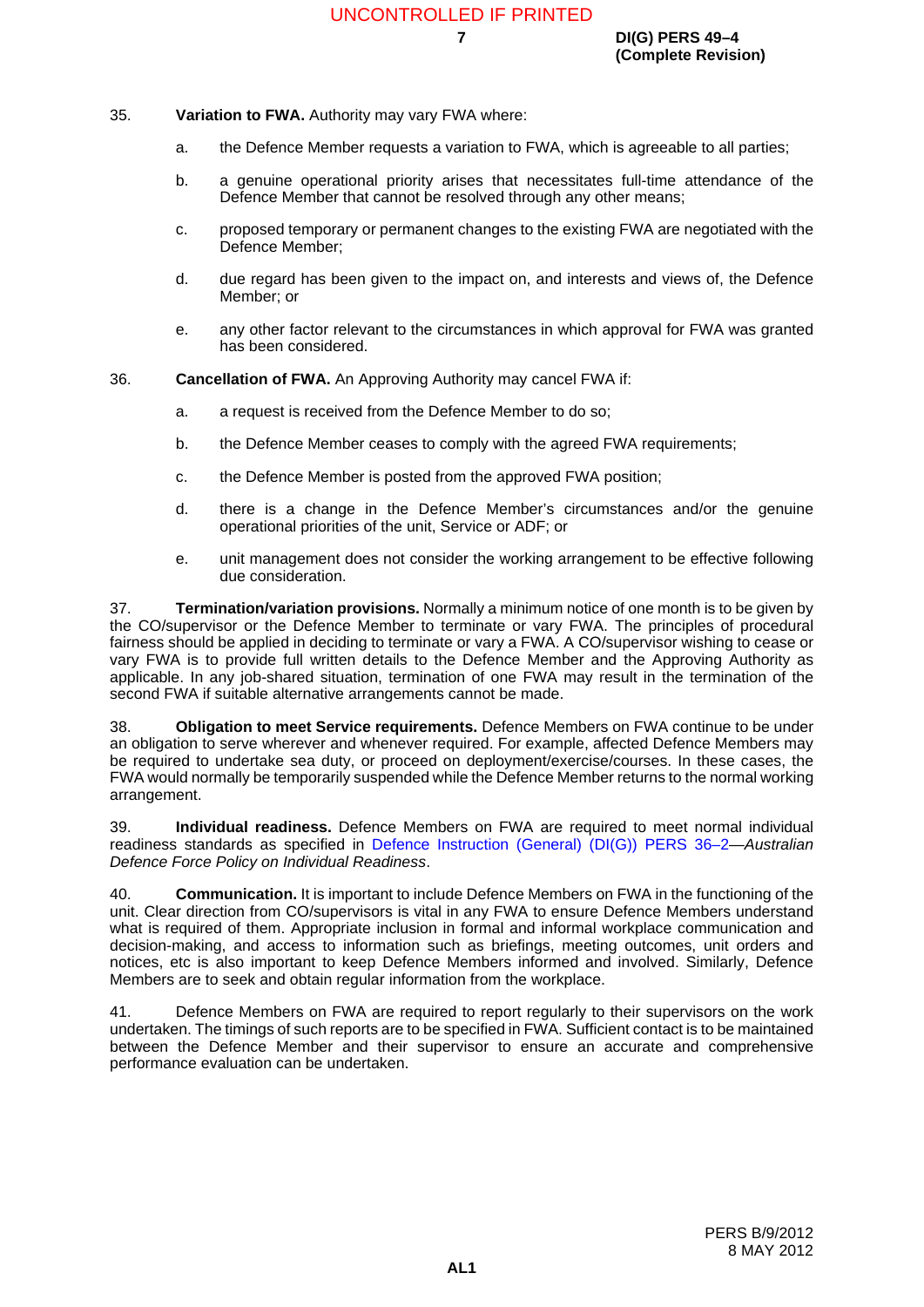42. **Performance appraisal.** Defence Members on FWA are subject to normal ADF performance appraisal procedures as detailed in [DI\(G\) PERS 10–8](http://intranet.defence.gov.au/home/documents/DATA/ADFPUBS/DIG/GP10_8.PDF)—*Performance Appraisal Reporting in the Australian Defence Force*. When the Defence Member is on FWA, the appraisal form is to include reference to this fact. Defence Members on FWA are to be effectively supervised and supported and have their performance assessed appropriately. In the case of THLW, supervisors will need to shift from traditional 'line of sight management' and use contemporary performance management techniques by clearly setting goals and targets and measuring performance against their achievement. For Defence Members on PTLWOP, the period of observation will be based on the actual period of observation, irrespective of the number of days worked per pay period. Productivity expectations are to be appropriately addressed and aligned with actual attendance hours in the goal setting/Preliminary Review of Performance stage of assessment.

43. **Promotion.** Defence Members on FWA remain eligible for promotion provided they meet normal single Service promotion criteria. For Defence Members on PTLWOP, seniority/time in rank may be calculated on a pro rata basis. For more information about calculating pro rata variations, refer to the *[ADF Pay and Conditions Manual](http://intranet.defence.gov.au/pac/)* (PACMAN), Chapter 3, Part 2.

44. **Career/personnel management advice.** The normal single Service provisions for career/personnel management consultation with CMA/PMA staff apply to Defence Members on FWA. In particular, Defence Members considering PTLWOP should consult their career/personnel managers regarding their career prospects given the potential effect of PTLWOP on seniority.

45. **Non-ADF employment.** Any non-ADF employment that is undertaken during off-duty periods (ie after work hours and those days FWA Defence Members are not working for the ADF) must be approved in accordance with [DI\(G\) PERS 25–2](http://intranet.defence.gov.au/home/documents/DATA/ADFPUBS/DIG/GP25_02.PDF)—*Employment and voluntary activities of Australian Defence Force Members in off-duty Hours*.

46. **Training and development.** Defence Members on FWA are entitled to normal Service training and development opportunities, although Service requirements may dictate priorities. This includes, for example, opportunities for career development courses, project teams, working parties, and representational duties.

## **SPECIFIC TEMPORARY HOME LOCATED WORK CONDITIONS <sup>47</sup>**

47. **Work Health and Safety (WHS).** Part 2 of the *[Work Health and Safety Act 2011](http://www.comlaw.gov.au/Series/C2011A00137)* prescribes that a person conducting a business or undertaking must ensure, so far as is reasonably practicable, the health and safety of workers. Furthermore, workers must take reasonable care for their own health and safety. In practical terms, duty of care applies equally to the THLW site.

48. With regard to what is reasonably practicable, the Approving Authority must evaluate and make an informed judgement that the working environment at home is safe and the health of the Defence Member is not jeopardised. The Approving Authority needs to be satisfied that:

- a. ergonomically-sound facilities exist in the home so that the work can be undertaken;
- b. the place of work is well equipped to cater for local climatic conditions (heating, cooling, shade, etc) and that the place has suitable lighting for the task;
- c. the place allows work to be performed without undue distraction; and
- d. there are facilities enabling communication during work hours (telephone, email).

49. If the Approving Authority has any doubts as to the safety and suitability of a THLW site, they must ensure that a qualified WHS assessor conducts an inspection on their behalf. Procedure 5 from OfficeSAFE (Procedures Manual) is to be used as guidance in conducting 'home office' assessments in connection with the implementation of this Instruction. OfficeSAFE is available on the Defence Intranet at <http://intranet.defence.gov.au/whs/WHSMS/OfficeSAFE.htm>.

50. If the Approving Authority is not satisfied with the inspection result, or the facilities are considered inadequate, approval to work from home must not be given. Alterations to private dwellings, Service residences or accommodation sublet to the Defence Member by the Commonwealth or Defence Housing Authority are not to be carried out at Commonwealth expense for the purpose of undertaking THLW.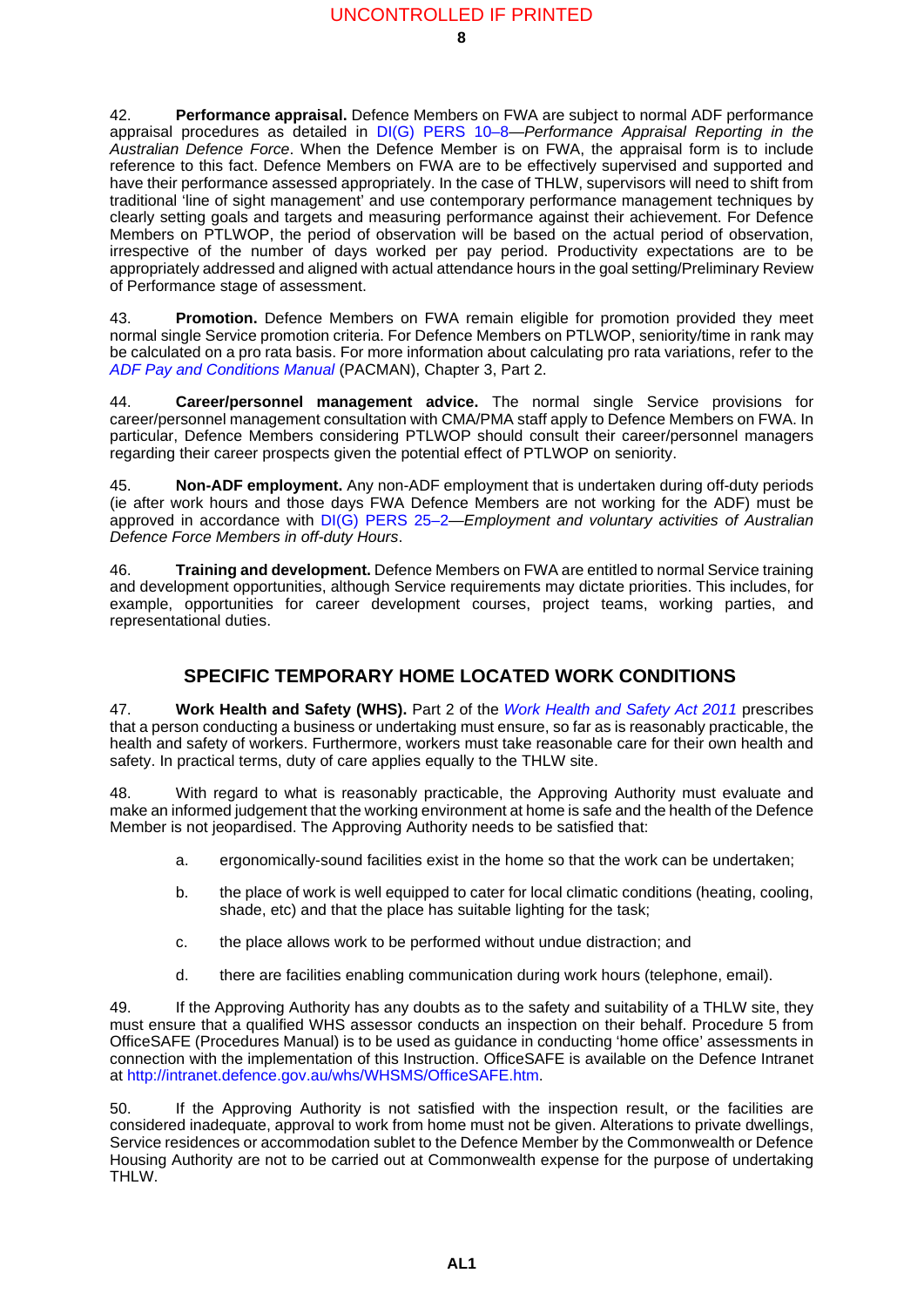51. Any work-related injury sustained while working at home must be reported as soon as practicable to the Approving Authority using [Form AC 563—](http://intranet.defence.gov.au/webforms/form?AC563)*Defence WHS Incident Report*. *Defence Work Health and Safety Manual*, Part 5, [Chapter 1—'Notification and Reporting'](http://intranet.defence.gov.au/home/documents/data/DEFPUBS/DEPTMAN/SAFETYMANV1/V1P5/01.pdf) details the notification and reporting requirements of WHS-related incidents. Defence Members working from home are to be made aware of these requirements.

52. **Security.** The Approving Authority must ensure that appropriate measures are in place to protect classified information and Commonwealth assets. Preferably, Defence Members undertaking THLW should not have access to any classified or sensitive material. However, if this is unavoidable, the provisions of the *[Defence Security Manual](http://intranet.defence.gov.au/dsa/DSM/)* (DSM), Part 5—'Physical Security' and the *[Protective](http://intranet.defence.gov.au/home/documents/data/cwpubs/psm/psm.htm) [Security Manual](http://intranet.defence.gov.au/home/documents/data/cwpubs/psm/psm.htm)*, Part H—'Security Guidelines on Home-based Work' on the processing, handling, storage and security of hard and soft copies for sensitive and classified information will apply and a security inspection would normally be required.

53. Security incidents which arise when working from home must be reported immediately to the Unit Security Officer. The Defence Member working from home should recognise and accept that the immediate family, and other family and friends who visit the THLW site, do not need to know about the work being performed. The Defence Member is to take steps to deny family and friends access to the work, including any information stored on a privately-owned computer. Any compromise to security may result in termination of the THLW agreement.

54. **Access to THLW site.** It may be necessary at times for third parties to gain access to the Defence Member's THLW site. Access arrangements should be negotiated and Defence Members should be aware that unreasonable refusal for access to the THLW site constitutes grounds for termination of the THLW agreement.

55. Unless urgent access is required, normally notice of one day is to be given. Urgent access is to be by mutual agreement and may be required for:

- a. maintenance of faulty Commonwealth equipment;
- b. WHS purposes;
- c. urgent security and audit purposes; or
- d. any other compelling reason as determined by the Approving Authority.
- 56. The purposes for which non-urgent access may be sought include, but are not limited to:
	- a. routine maintenance of Commonwealth equipment;
	- b. assessing and monitoring security arrangements of equipment and documents; and
	- c. routine WHS assessments.

57. **Equipment.** THLW is to be achieved on a cost-neutral basis where possible. Suitable equipment, where available, is to be provided to allow the Defence Member to carry out their duties adequately. Purchase of any equipment to facilitate a THLW agreement should only occur where the Approving Authority agrees the purchase is necessary to meet the Service requirement.

58. Privately-owned computers may be used at the discretion of the owner, however the Commonwealth might not be responsible for any subsequent damage or maintenance required during the course of duties performed for the purposes of the THLW agreement. Defence Restricted Network (DRN)—approved virus protection software must be installed onto a privately-owned computer. This software is available through the DRN Service Desk (telephone: 133 272). Defence Members must not place any information above the classification of RESTRICTED on a privately-owned computer. Stationery requirements are to be supplied by the unit as necessary.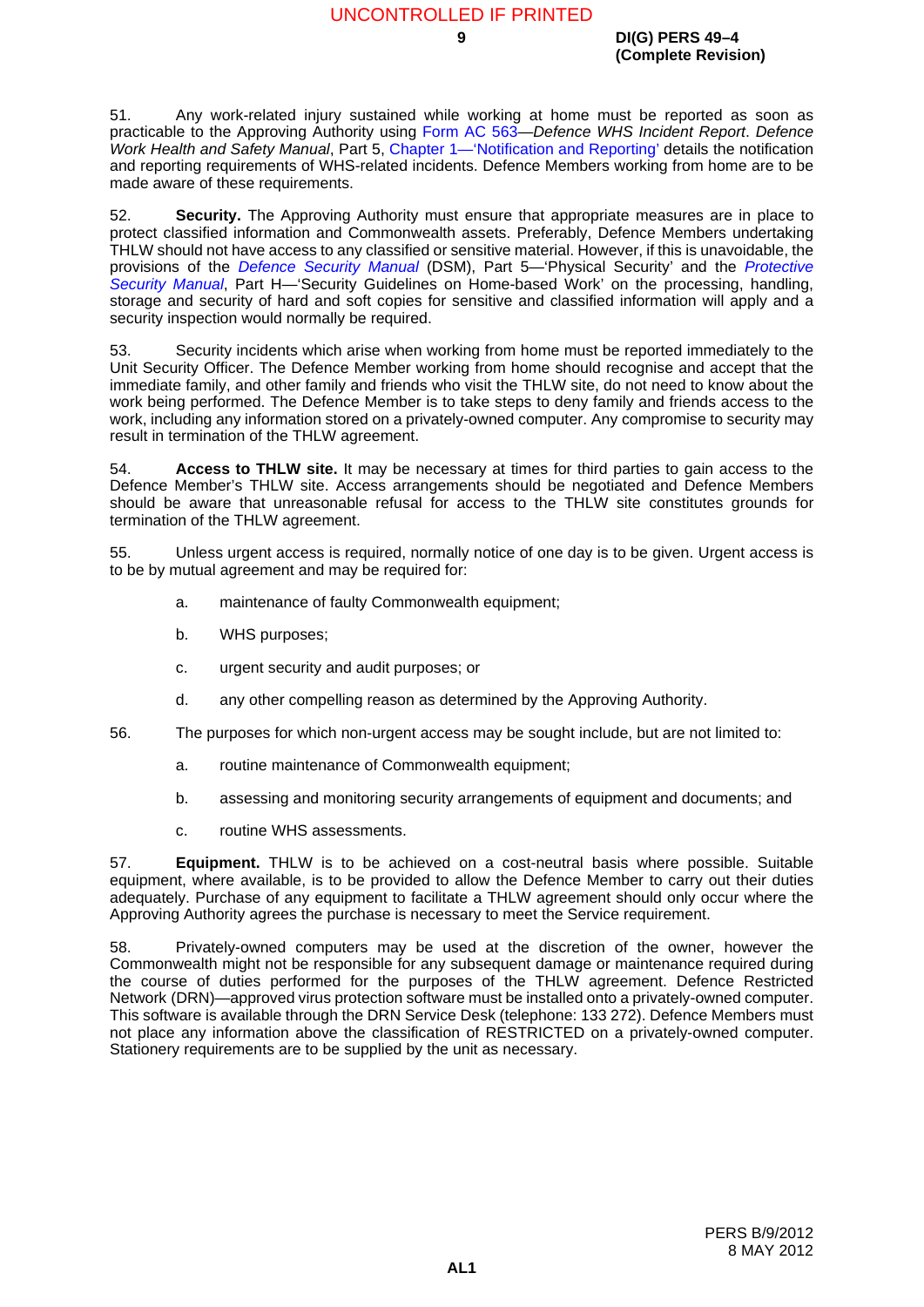59. **Work-related costs.** Claims for work-related costs, such as telephone calls, ADSL/cable/dial-up connections and modem/fax transmissions, may be submitted on Form AC [984–1](http://intranet.defence.gov.au/webforms/form?AC984-1)—*Claim for Local or Overseas Payment Direct Payments*, available on the Defence Web Forms System, to the relevant Local Organisation Funds Manager. All claims must be accompanied by documentary evidence. Where work-related costs are not met through the Commonwealth, such as deductions for depreciation of work-related items and electricity and heating costs, these may be claimable through annual tax returns. Accordingly, Defence Members may wish to consider seeking advice from a tax consultant.

60. **Claim for compensation.** Defence Members of the ADF have compensation cover under the *[Military Rehabilitation and Compensation Act 2004](http://www.comlaw.gov.au/Series/C2004A01285)*. Eligible Defence Members may also be entitled to benefits available under the *[Veterans' Entitlements Act 1986](http://www.comlaw.gov.au/Series/C2004A03268)* for those who enlisted before 22 May 1986 and who have CFTS since that date. Inquiries regarding compensation eligibility and entitlements should be directed to the Department of Veterans' Affairs.

### **SPECIFIC PART–TIME LEAVE WITHOUT PAY EMPLOYMENT CONDITIONS AND REMUNERATION <sup>61</sup>**

61. **Retention of PTLWOP status.** The following guidelines indicate how decisions on retention of PTLWOP status may be made:

- a. Defence Members on PTLWOP who undertake service away from the geographic location of the PTLWOP position (for example, deployment/exercise duties) will, in most cases, be required to revert to full-time status for the duration of such duties. If so, the Defence Member will normally return to PTLWOP at the end of those duties. In such cases, there is to be no extension to the maximum duration as outlined in [Paragraph](#page-7-0) 26. of this Instruction although new and consecutive FWA may be negotiated in line with that paragraph.
- b. Regardless of the geographic location of the duties, if the nature of those duties permits their fulfilment on a part-time basis, then, and at the discretion of the Defence Member's CO/supervisor, the Defence Member may be permitted to remain on PTLWOP while undertaking those duties.
- c. In the case of the Royal Australian Navy sea/shore roster, the sea component of the roster can only be undertaken in a full-time capacity. However, the shore component may be a PTLWOP arrangement. If the sea/shore roster for a particular category and rank is 18–36 months, a Defence Member will normally spend 18 months at sea, followed by 36 months ashore regardless of the work arrangement for the shore component. For example, a Defence Member in a PTLWOP arrangement of five days per pay period would still spend only 36 months onshore, not a pro rata duration of 72 months, followed by their sea posting.
- 62. **Days worked per pay period.** PTLWOP can be utilised through either:
	- a. a set number of work days per fortnightly pay period, or
	- b. a set number of part (work) days per fortnightly pay period, or
	- c. an established period of time in which either a set number of whole or part days can be worked in any one fortnightly pay period.

63. Irrespective of the arrangement negotiated, the total number of days or part days worked in each pay period must be an aggregate of full days. Refer to [PACMAN](http://intranet.defence.gov.au/pac/), Chapter 5, Part 8, Division 2 for more information.

64. **Maximum and minimum number of workdays.** In any fortnightly pay period, a Defence Member on PTLWOP must work a minimum of one day and may work up to a maximum of nine days. Where job-sharing is involved, the maximum number of days that would normally be worked (in total) by all Defence Members involved is 10 days in any 14-day pay period.

65. **Liability for postings.** Defence Members on PTLWOP remain liable for posting during the period of PTLWOP. Nonetheless, CMAs/PMAs are to endeavour not to post Defence Members during approved periods of PTLWOP unless genuine operational priorities determine otherwise.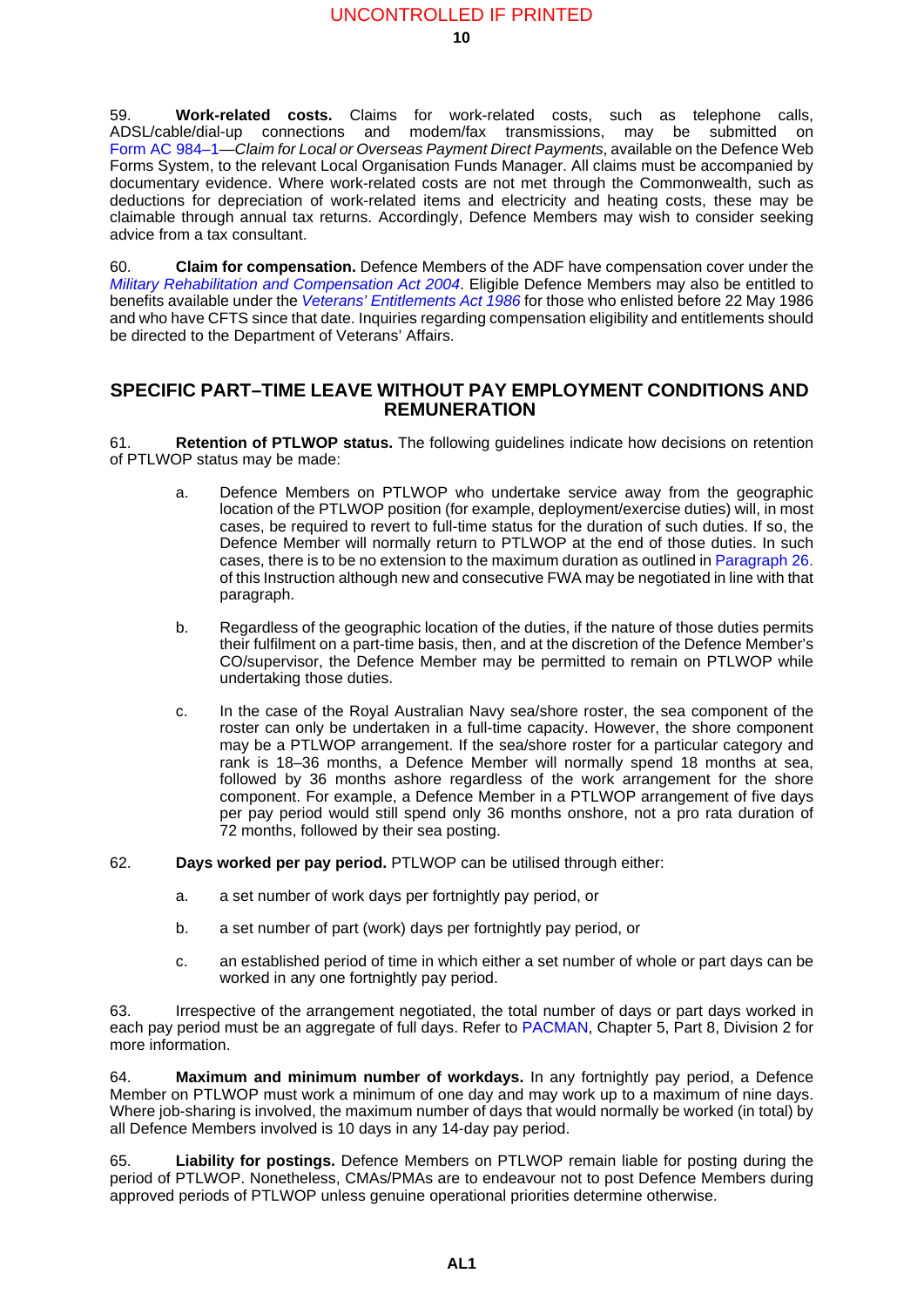#### **11 DI(G) PERS 49–4 (Complete Revision)**

66. **Return of service obligations (ROSO)/undertaking for further service (UFFS).** Defence Members with a ROSO or UFFS may acquit such obligations utilising their paid days of PTLWOP. The rate of acquittal will be 1.4 days ROSO for each day that salary is earned. For information on Military Superannuation Benefits Scheme (MSBS) Retention Benefit continuity of service, refer to [Paragraph](#page-12-0) 69.

67. **Salary and Salary increments.** The salary payable to a Defence Member employed under PTLWOP is to be in accordance with [PACMAN](http://intranet.defence.gov.au/pac/), Chapter 5, Part 8, Division 2.

68. **Allowances.** For information about the qualifying criteria and conditions for allowances, refer to [PACMAN](http://intranet.defence.gov.au/pac/), Chapter 5, Part 8, Division 2. This includes continuous allowances, on occurrence allowances, district allowances, overseas allowances, and higher duties allowances.

<span id="page-12-0"></span>69. **Superannuation.** Defence Members on PTLWOP remain Defence Members of the Defence Force Retirement and Death Benefit Scheme or the MSBS. Contributions by Defence Members on PTLWOP will be subject to the provisions of the *[Defence Force Retirement and Death Benefits Act](http://www.comlaw.gov.au/Series/C2004A00006) 1973* and the *[Military Superannuation and Benefits Act 1991](http://www.comlaw.gov.au/Series/C2004A04210)*. Defence Members are advised to seek advice regarding any impacts FWA may have on their superannuation.

70. **Leave.** For information about leave entitlements and accrual, refer to the [PACMAN,](http://intranet.defence.gov.au/pac/) Chapter 5, Part 8, Division 2. This includes basic recreation leave, long service leave, compassionate leave, absence due to illness or absence for convalescence, MATL, PATL and public holidays.

71. **Completion bonus.** Defence Members entitled to a completion bonus may have their required period of service increased on a pro rata basis. Defence Members are advised to determine if their completion bonus will be affected by FWA.

72. **Medical and dental treatment.** Defence Members on PTLWOP are entitled to the same range of medical and dental treatment as other full-time Defence Members. Where a Defence Member is hospitalised, they are to revert to full-time duty status for the duration of the period of hospitalisation.

73. **Housing/accommodation.** A Defence Member's housing or accommodation entitlement may be affected by PTLWOP. Defence Members should refer to [PACMAN](http://intranet.defence.gov.au/pac/), Chapter 7 for more information. The CMA/PMA is to include Defence Housing Authority as an addressee when approving an application for less than five full days PTLWOP. This ensures arrangements are in place to pay the correct housing contribution.

74. **Civil Schooling, Vocational and Educational Training and Defence Force Assistance Studies Scheme.** Dependent upon training requirements and the numbers of hours involved, Defence Members on PTLWOP are entitled to participate in these schemes subject to normal approval.

75. **Defence Force Service Medal (DFSM).** As the award of the DFSM is based on the period of service and not the actual days worked, employment under PTLWOP conditions does not affect a Defence Member's eligibility for this Medal.

## **RELATED LEGISLATION AND PUBLICATIONS <sup>76</sup>**

*[Defence Force Retirement and Death Benefits Act](http://www.comlaw.gov.au/Series/C2004A00006) 1973*

*[Military Superannuation and Benefits Act 1991](http://www.comlaw.gov.au/Series/C2004A04210)*

*[Work Health and Safety Act 2011](http://www.comlaw.gov.au/Series/C2011A00137)*

*[Military Rehabilitation and Compensation Act 2004](http://www.comlaw.gov.au/Series/C2004A01285)*

*[Defence Act 1903](http://www.comlaw.gov.au/Series/C2004A07381)*

*[Veterans' Entitlements Act 1986](http://www.comlaw.gov.au/Series/C2004A03268)*

*[Naval Defence Act 1910](http://www.comlaw.gov.au/Series/C2004A07382)*

*[Air Force Act 1923](http://www.comlaw.gov.au/Series/C2004A07383)*

*[Defence Force Discipline Act 1982](http://www.comlaw.gov.au/Series/C2004A02711)*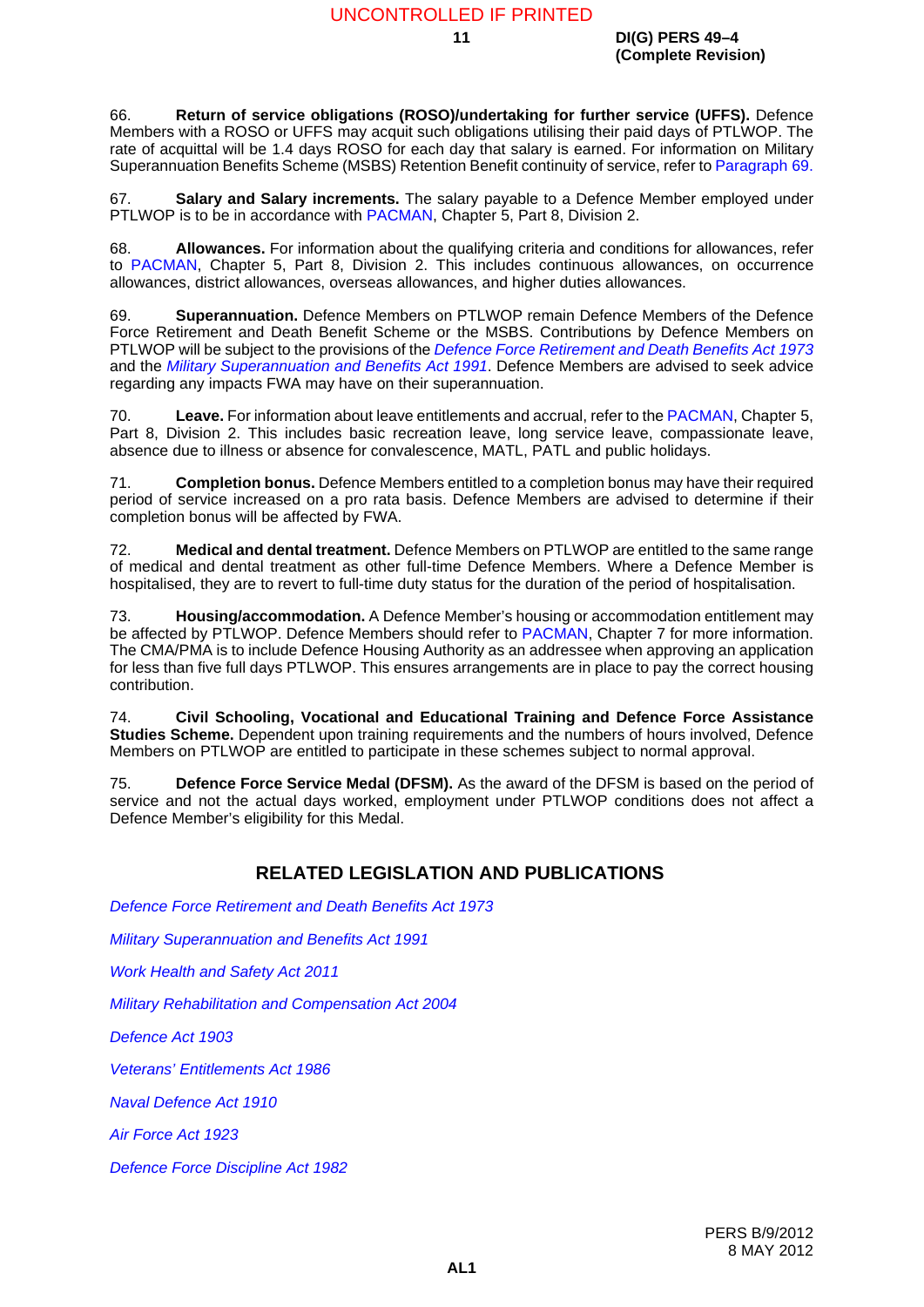#### *[Public Service Act 1999](http://www.comlaw.gov.au/Series/C2004A00538)*

[DI\(G\) PERS 05–1](http://intranet.defence.gov.au/home/documents/DATA/ADFPUBS/DIG/gp05_1.pdf)—*Defence Assisted Study Scheme*

[DI\(G\) PERS 10–8](http://intranet.defence.gov.au/home/documents/DATA/ADFPUBS/DIG/GP10_8.PDF)—*Performance Appraisal Reporting in the Australian Defence Force*

[DI\(G\) PERS 25–2](http://intranet.defence.gov.au/home/documents/DATA/ADFPUBS/DIG/GP25_02.PDF)—*Employment and voluntary activities of Australian Defence Force Members in off-duty Hours*

[DI\(G\) PERS 31–1](http://intranet.defence.gov.au/home/documents/DATA/ADFPUBS/DIG/GP31_01.PDF)—*Australian awards for long service for Members of the Australian Defence Force and Officers and Instructors of Cadets*

[DI\(G\) PERS 36–2](http://intranet.defence.gov.au/home/documents/DATA/ADFPUBS/DIG/GP36_02.PDF)—*Australian Defence Force Policy on Individual Readiness*

[DI\(G\) PERS 36–3](http://intranet.defence.gov.au/home/documents/DATA/ADFPUBS/DIG/GP36_03.PDF)—*Inherent requirements of service in the Australian Defence Force*

*[ADF Pay and Conditions Manual](http://intranet.defence.gov.au/pac/)* (PACMAN)

[Defence Safety Manual](http://intranet.defence.gov.au/home/documents/departmental/manuals/safetymanv1.htm) (SAFETYMAN)

*[Defence Security Manual](http://intranet.defence.gov.au/dsa/DSM/)* (DSM)

*[Protective Security Manual](http://intranet.defence.gov.au/home/documents/data/cwpubs/psm/psm.htm)*

#### **Annexes:**

- A. [Definitions and Abbreviations](#page-14-0)
- B. [Temporary Home Located Work Agreement](#page-16-0)
- C. [Variable Working Hours Application](#page-18-0)<br>D. Acknowledgement of employment
- Acknowledgement of employment in the Australian Defence Force under Part-time Leave [Without Pay conditions](#page-20-0)
- E. [Part–time Leave Without Pay application and approval process](#page-22-0)
- [Defence Member and unit management considerations when negotiating flexible work](#page-24-0) [arrangements](#page-24-0)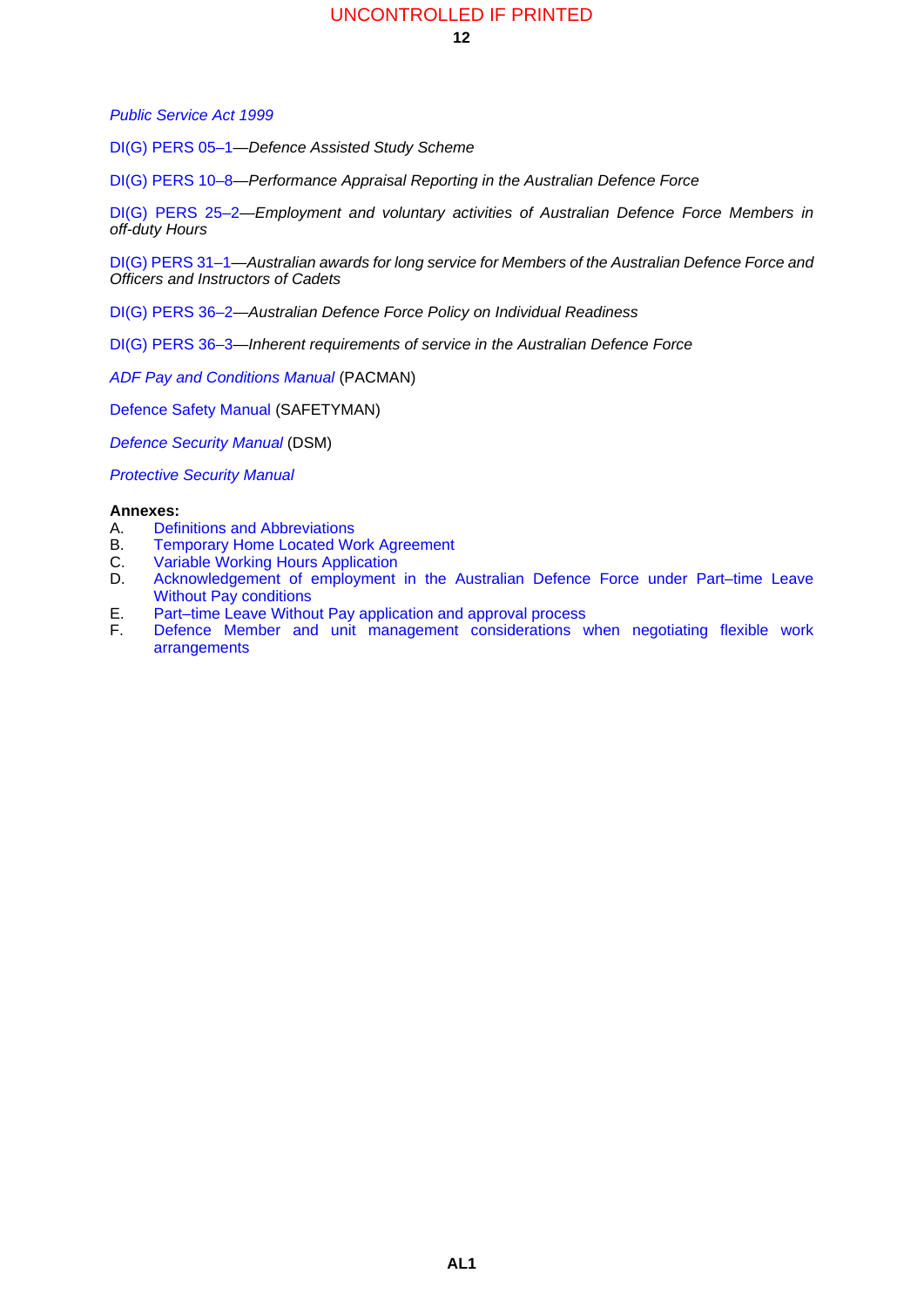**ANNEX A TO DI(G) PERS 49–4 (Complete Revision)**

# <span id="page-14-0"></span>**DEFINITIONS AND ABBREVIATIONS**

The following definitions apply to this Instruction.

#### **Approving Authorities** means:

- a. For Temporary Home Located Work: Commanding Officer(CO)/supervisor (at least  $MAJ(E)$ ).
- b. For Variable Working Hours: CO/supervisor (MAJ(E) or appropriate delegate).
- c. For Part-time Leave Without Pay: Approving Authorities who are authorised by the Chief of the Defence Force to approve part-time leave without pay applications are appointed within the Career Management Agencies/Personnel Management Agencies. For details on these persons, refer to *[ADF Pay and Conditions Manual](http://intranet.defence.gov.au/pac/)* (PACMAN), Chapter 5, Part 8—'Leave without pay'.

**Defence Employees who are Supervisors of Defence Members** means any person employed in the Department of Defence under section 22 of the *[Public Service Act 1999](http://www.comlaw.gov.au/Series/C2004A00538)* who is:

- a. APS Level 6 or above; and
- b. a supervisor or manager of a Defence Member.

**Defence Member**, as defined in section 3 of the *[Defence Force Discipline Act 1982](http://www.comlaw.gov.au/Series/C2004A02711)*, means:

- a. a member of the Permanent Navy, the Regular Army, or the Permanent Air Force; or
- b. a member of the Reserves who:
	- (1) is rendering continuous full-time service; or
	- (2) is on duty or in uniform.

**External Service Providers who are Supervisors of Defence Members** means any person who is a:

- a. contractor, consultant or professional service provider engaged by Defence; and
- b. a supervisor or manager of a Defence Member.

**Job-sharing** is defined as the performance of the duties of one position by two or more Defence Members, where each Defence Member completes only part of those duties on a part-time basis.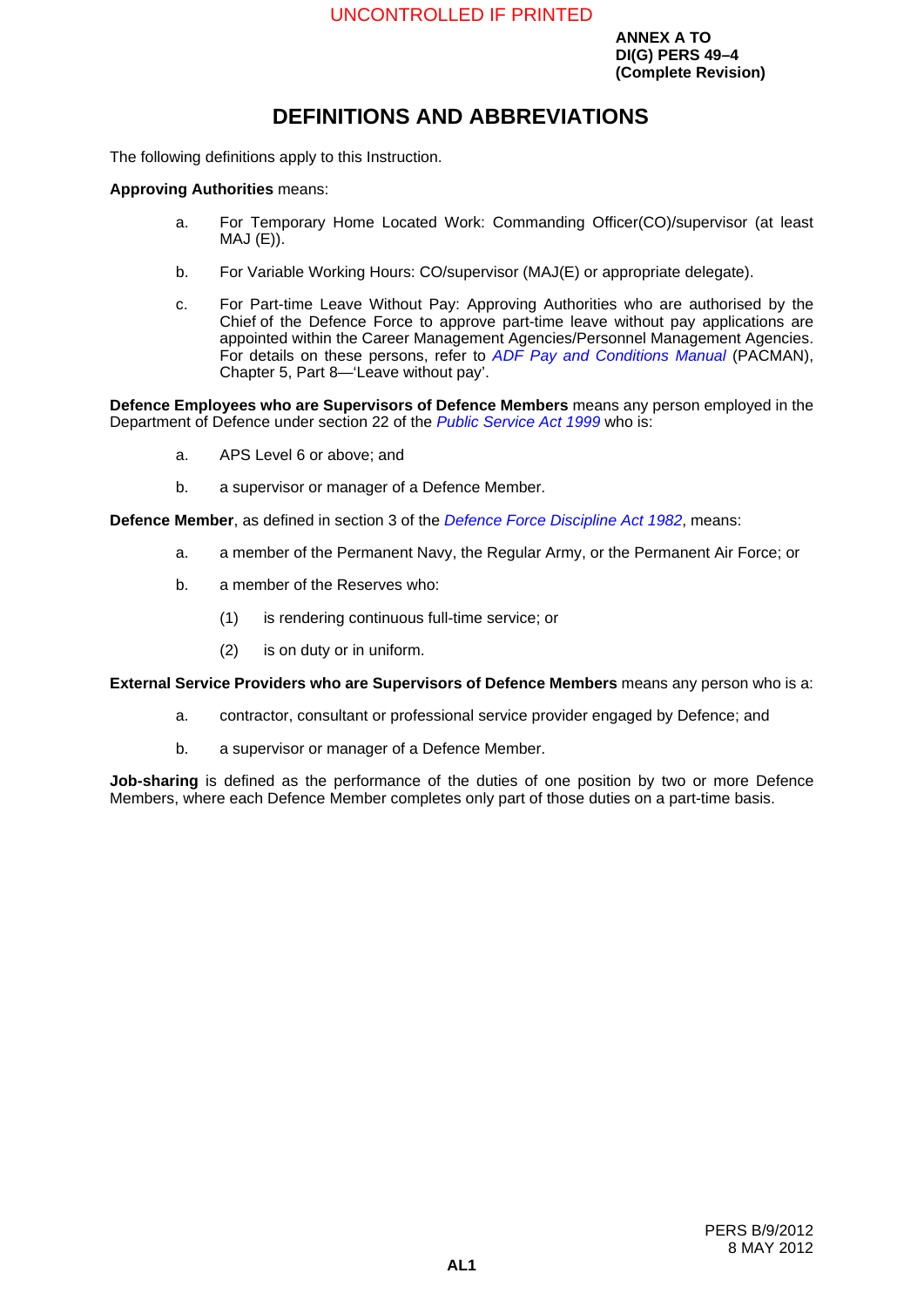## **ABBREVIATIONS <sup>1</sup>**

| ADF           | <b>Australian Defence Force</b>                |
|---------------|------------------------------------------------|
| <b>APS</b>    | <b>Australian Public Service</b>               |
| <b>CDF</b>    | Chief of the Defence Force                     |
| <b>CFTS</b>   | <b>Continuous Full-time Service</b>            |
| <b>CMA</b>    | <b>Career Management Agency</b>                |
| <b>CO</b>     | <b>Commanding Officers</b>                     |
| <b>DFDA</b>   | <b>Defence Force Discipline Act 1982</b>       |
| <b>DFSM</b>   | Defence Force Service Medal                    |
| <b>DHA</b>    | Defence Housing Authority                      |
| DI(G)         | Defence Instruction (General)                  |
| <b>DMPP</b>   | Directorate of Military Personnel Policy       |
| <b>DRN</b>    | <b>Defence Restricted Network</b>              |
| <b>ESP</b>    | <b>External Service Providers</b>              |
| <b>FWA</b>    | <b>Flexible Work Arrangements</b>              |
| <b>LWOP</b>   | Leave Without Pay                              |
| <b>MATL</b>   | <b>Maternity Leave</b>                         |
| <b>MSBS</b>   | <b>Military Superannuation Benefits Scheme</b> |
| <b>PACMAN</b> | <b>ADF Pay and Conditions Manual</b>           |
| <b>PATL</b>   | <b>Parental Leave</b>                          |
| <b>PMA</b>    | Personnel Management Agency                    |
| <b>PMKeyS</b> | Personnel Management Key Solution              |
| <b>PTLWOP</b> | Part-time Leave Without Pay                    |
| <b>ROSO</b>   | <b>Return of Service Obligations</b>           |
| THLW          | Temporary Home Located Work                    |
| <b>UFFS</b>   | <b>Undertaking for Further Service</b>         |
| <b>VWH</b>    | Variable Working Hours                         |
| <b>WHS</b>    | Work Health and Safety                         |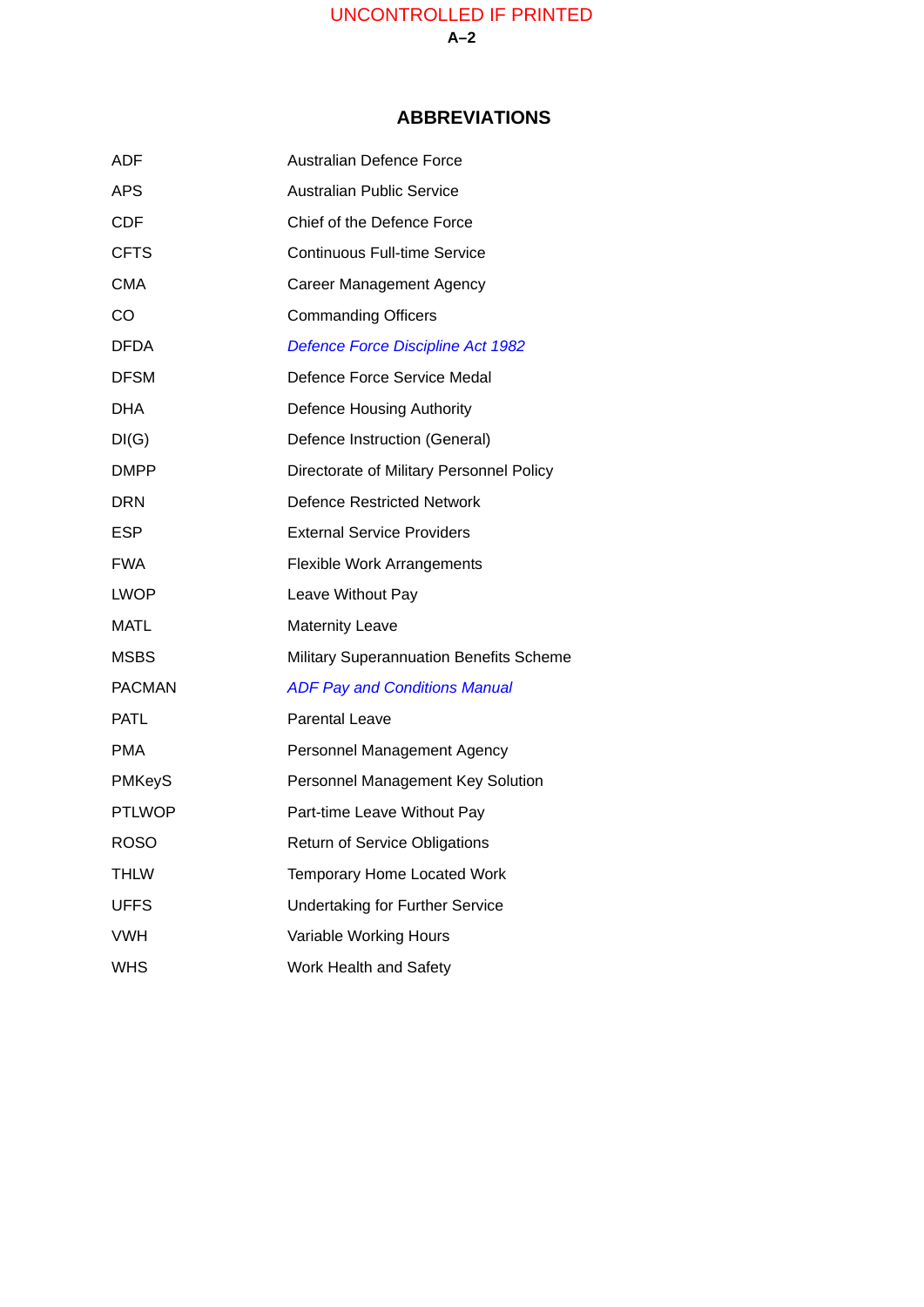**ANNEX B TO DI(G) PERS 49–4 (Complete Revision)**

# <span id="page-16-0"></span>**TEMPORARY HOME LOCATED WORK AGREEMENT <sup>B</sup>**

|                                                                               |                                                          | 1. In accordance with Defence Instruction (General) (DI(G)) PERS 49-4-Flexible work arrangements<br>for Members of the Australian Defence Force approval is hereby given for:  |
|-------------------------------------------------------------------------------|----------------------------------------------------------|--------------------------------------------------------------------------------------------------------------------------------------------------------------------------------|
|                                                                               |                                                          |                                                                                                                                                                                |
|                                                                               |                                                          |                                                                                                                                                                                |
|                                                                               |                                                          |                                                                                                                                                                                |
|                                                                               |                                                          | to work from their place of residence at:                                                                                                                                      |
|                                                                               |                                                          |                                                                                                                                                                                |
|                                                                               |                                                          |                                                                                                                                                                                |
|                                                                               |                                                          |                                                                                                                                                                                |
|                                                                               |                                                          |                                                                                                                                                                                |
|                                                                               |                                                          |                                                                                                                                                                                |
|                                                                               |                                                          | Is the arrangement?:                                                                                                                                                           |
|                                                                               | a.                                                       | Full-time<br>Yes/No<br>or                                                                                                                                                      |
|                                                                               | b.                                                       | Yes/No<br>Part-time                                                                                                                                                            |
| 2. I am satisfied that work health and safety (WHS) conditions have been met. |                                                          |                                                                                                                                                                                |
|                                                                               | a.                                                       | WHS inspection undertaken on// (date) by                                                                                                                                       |
|                                                                               |                                                          |                                                                                                                                                                                |
|                                                                               | 3. I am satisfied that security standards have been met. |                                                                                                                                                                                |
|                                                                               | a.                                                       | Security inspection required and undertaken on //<br>(date) by                                                                                                                 |
|                                                                               |                                                          |                                                                                                                                                                                |
|                                                                               |                                                          | 4. I have read and understand all the issues detailed in DI(G) PERS 49-4 and relevant sections of the<br>related Instructions/Manuals, in particular, information relating to: |
|                                                                               | a.                                                       | security,                                                                                                                                                                      |
|                                                                               | b.                                                       | equipment,                                                                                                                                                                     |
|                                                                               | c.                                                       | WHS,                                                                                                                                                                           |
|                                                                               | d.                                                       | performance evaluation,                                                                                                                                                        |
|                                                                               | е.                                                       | communication, and                                                                                                                                                             |
|                                                                               | f.                                                       | cancellation of work arrangement.                                                                                                                                              |
|                                                                               |                                                          |                                                                                                                                                                                |
|                                                                               |                                                          |                                                                                                                                                                                |
|                                                                               |                                                          |                                                                                                                                                                                |
|                                                                               |                                                          |                                                                                                                                                                                |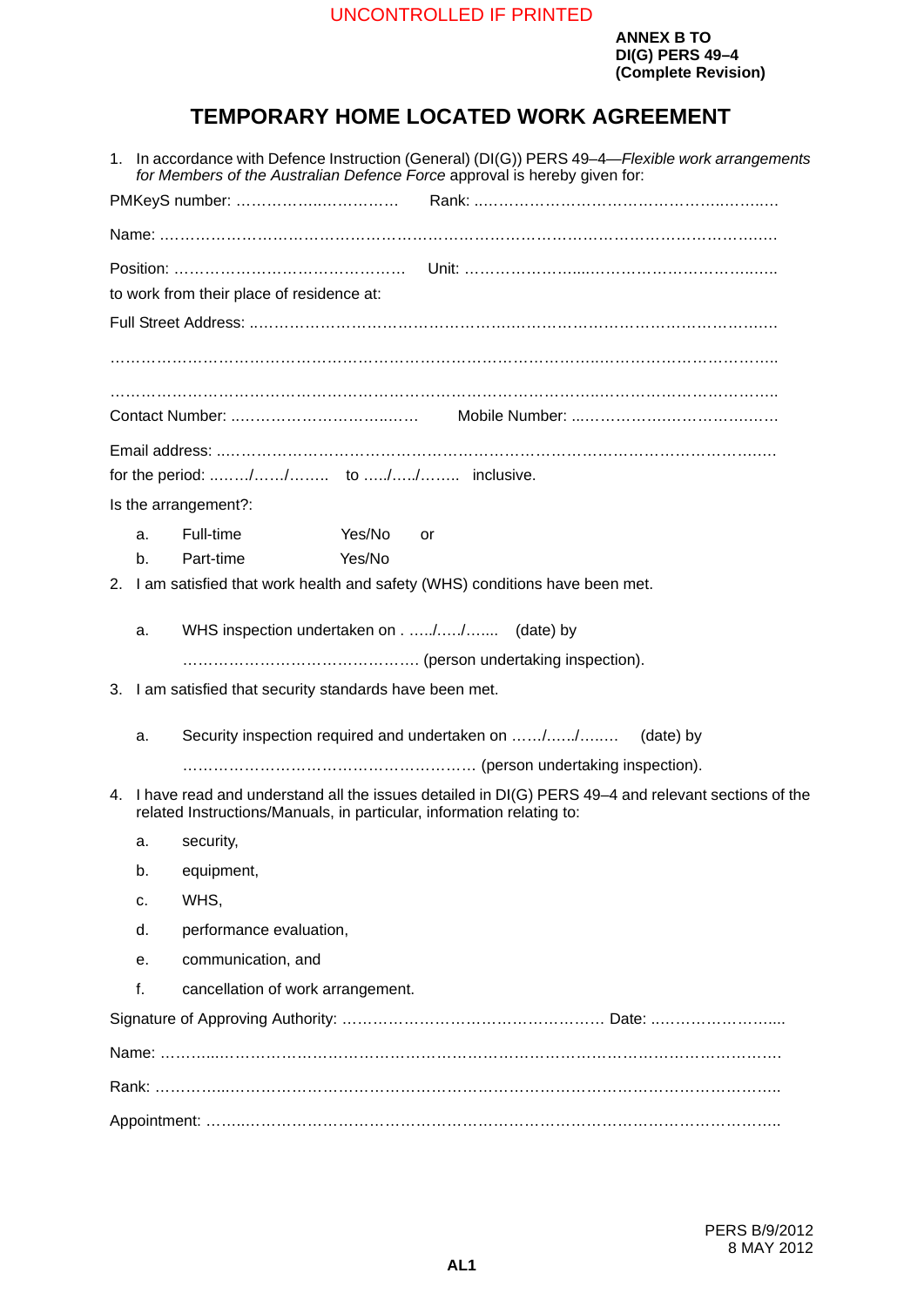|    | (Defence Member)                                                                                                                                                                                                                           |
|----|--------------------------------------------------------------------------------------------------------------------------------------------------------------------------------------------------------------------------------------------|
| a. | I have read and understand the issues detailed in DI(G) PERS 49-4.                                                                                                                                                                         |
| b. | It is my responsibility to investigate the effect (if any) that undertaking Temporary Home<br>Located Work (THLW) will have in relation to my tax position for work-related expenses.                                                      |
| c. | I have been supplied with the following Commonwealth equipment:                                                                                                                                                                            |
|    |                                                                                                                                                                                                                                            |
|    |                                                                                                                                                                                                                                            |
| d. | I will use my personal computer for official use (indicate if not applicable)                                                                                                                                                              |
| е. | I have taken the necessary steps to ensure the security of Commonwealth information and<br>equipment.                                                                                                                                      |
| f. | undertaken under the following arrangements.                                                                                                                                                                                               |
|    |                                                                                                                                                                                                                                            |
| g. | I will take all reasonable steps to comply with my obligations under the Work Health and<br>Safety Act 2011 and will advise the Approving Authority of any change to the particulars<br>considered in approving this application for THLW. |
| h. | I accept that at least one clear day's notice will be given to me of anyone intending to enter<br>my THLW site during normal business hours. Urgent access will be by permission at a<br>mutually agreed time.                             |
| İ. | I understand that I may terminate this THLW agreement at any time.                                                                                                                                                                         |
| J. | I understand that the Approving Authority may terminate this THLW agreement at any time in<br>accordance with DI(G) PERS 49-4.                                                                                                             |
| k. | I agree to additional THLW conditions as negotiated with the Approving Authority detailed as<br>follows.                                                                                                                                   |
|    |                                                                                                                                                                                                                                            |
|    |                                                                                                                                                                                                                                            |
| I. | I agree to notify the Approving Authority of any change to any of the particulars specified<br>above or of any imminent changes.                                                                                                           |
|    |                                                                                                                                                                                                                                            |

(Completed original form must be retained in the unit file. Copies must be sent to Career Management Agency/Personnel Management Agency and filed in the Defence Member's personal file.)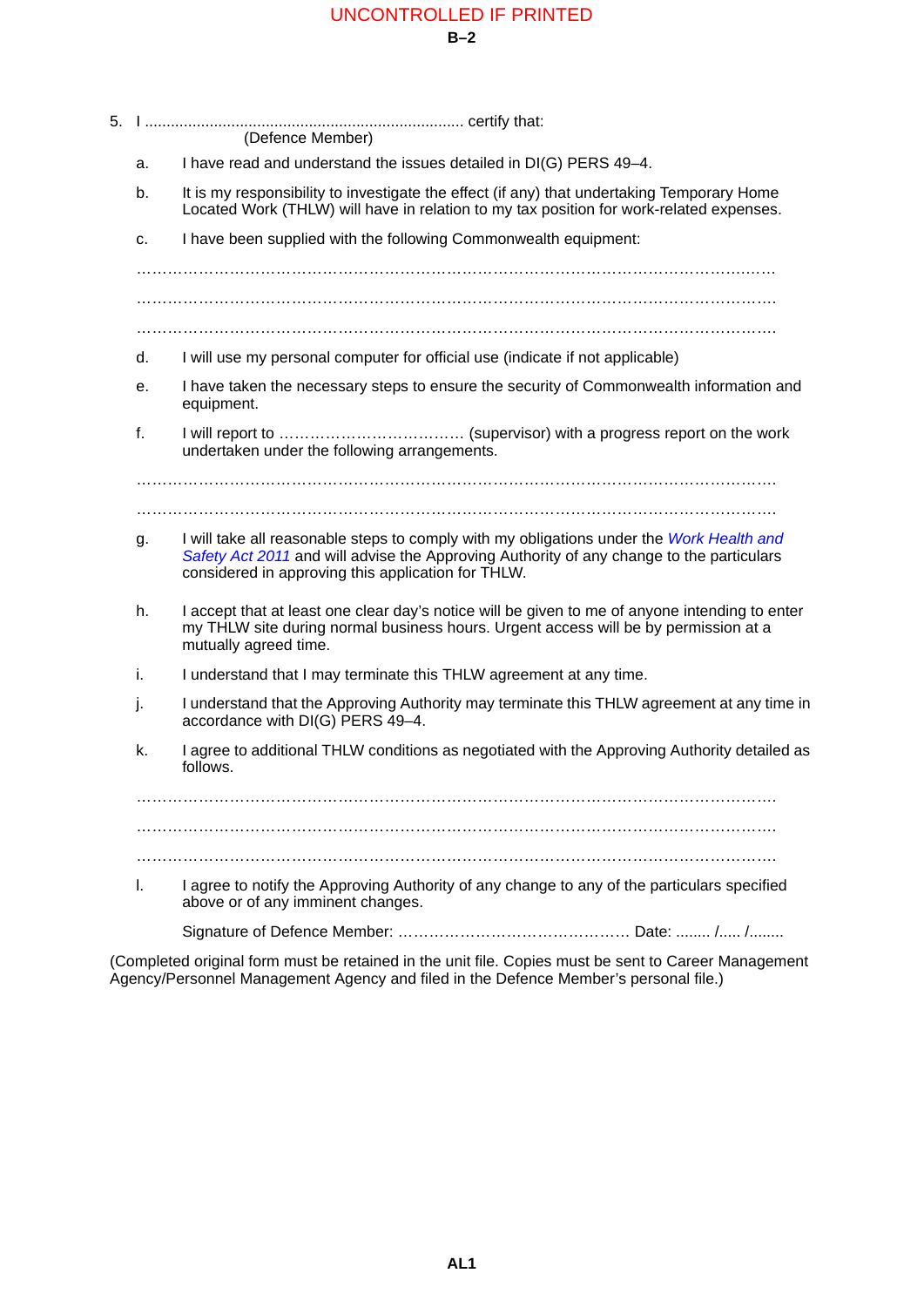# <span id="page-18-0"></span>**VARIABLE WORKING HOURS APPLICATION**

| months,                                                                                                                                                                                                                                           |
|---------------------------------------------------------------------------------------------------------------------------------------------------------------------------------------------------------------------------------------------------|
|                                                                                                                                                                                                                                                   |
|                                                                                                                                                                                                                                                   |
|                                                                                                                                                                                                                                                   |
|                                                                                                                                                                                                                                                   |
| The reasons I am applying for VWH are:                                                                                                                                                                                                            |
|                                                                                                                                                                                                                                                   |
|                                                                                                                                                                                                                                                   |
| I acknowledge that while I am employed under VWH, I may be deployed, attached for temporary duty or<br>posted in response to Service requirements and may be required to temporarily or permanently return<br>to the normal unit working routine. |
| I have read and understood the contents of Defence Instruction (General) PERS 49-4-Flexible work<br>arrangements for Members of the Australian Defence Force.                                                                                     |
| Date: //                                                                                                                                                                                                                                          |
| <b>Approving Authority's Decision</b>                                                                                                                                                                                                             |
|                                                                                                                                                                                                                                                   |
|                                                                                                                                                                                                                                                   |
| Date: //                                                                                                                                                                                                                                          |
|                                                                                                                                                                                                                                                   |
|                                                                                                                                                                                                                                                   |

(Completed original form must be retained in the unit file. Copies must be sent to Career Management Agency (CMA)/Personnel Management Agency (PMA) and filed in the Defence Member's personal file).

The potential impact of FWA is to be discussed with the Defence Member's respective CMA/PMA prior to the Defence Member entering into FWA agreement, including the Defence Member's availability to attend career courses.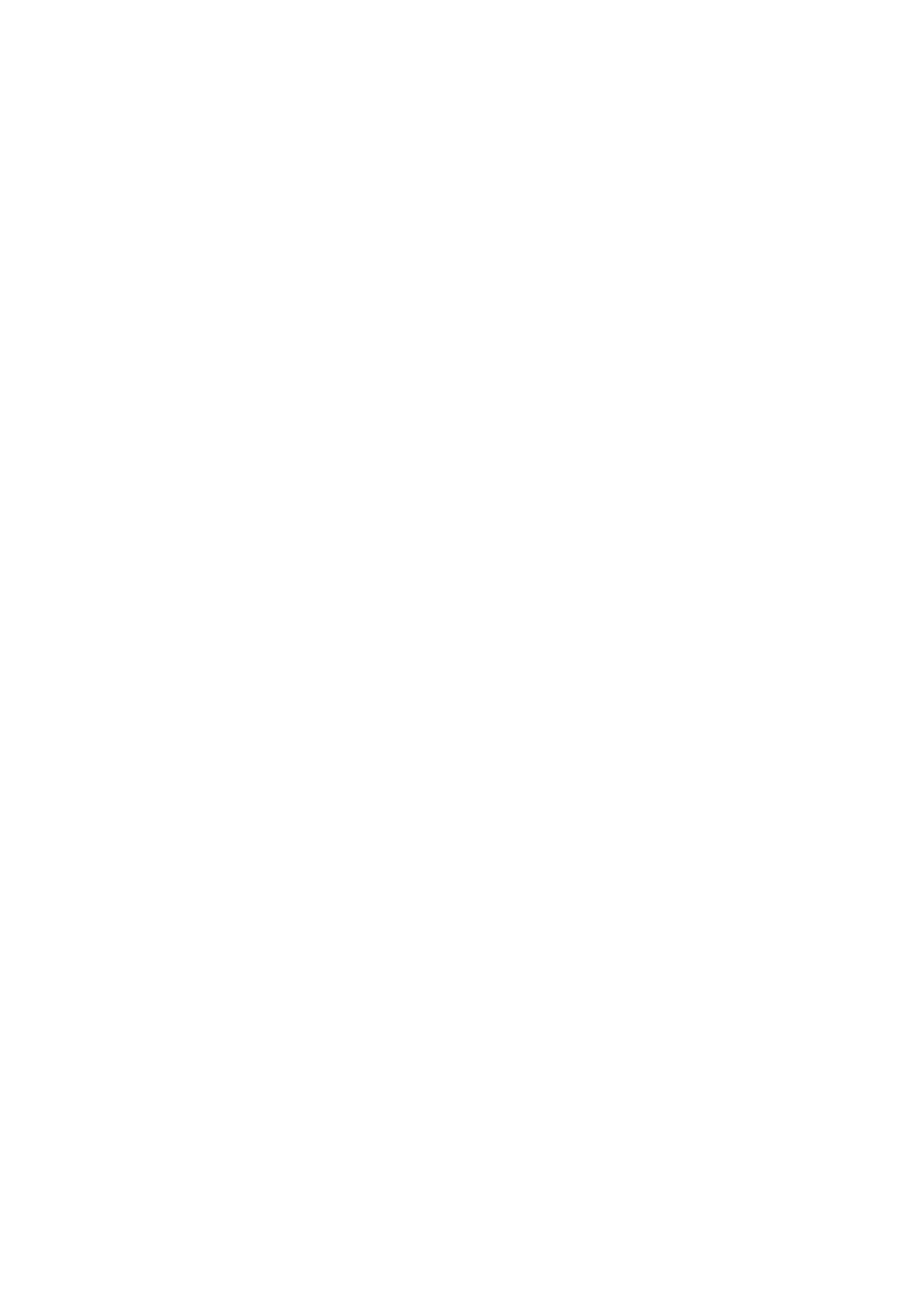# <span id="page-20-0"></span>**ACKNOWLEDGEMENT OF EMPLOYMENT IN THE AUSTRALIAN DEFENCE FORCE UNDER PART–TIME LEAVE WITHOUT PAY CONDITIONS**

1. I, ..............................................................……………….......... (Rank, name and PMKeyS No)

of ...............................................................…………………………………….………… (Unit/Ship)

acknowledge that whilst I am employed under the provisions of part-time leave without pay (PTLWOP), I shall remain a full-time Defence Member of the Australian Defence Force and as such may be deployed, attached for temporary duty or posted in response to genuine operational priorities. In this regard, I understand that I am required to maintain my individual readiness standards in accordance with [Defence Instruction \(General\) \(DI\(G\)\) PERS 36–2—](http://intranet.defence.gov.au/home/documents/DATA/ADFPUBS/DIG/GP36_02.PDF)*Australian Defence Force Policy on Individual Readiness*.

I further acknowledge that:

| a. | The period of employment under PTLWOP conditions at:<br>(name of Unit/Ship)                                                                                                      |
|----|----------------------------------------------------------------------------------------------------------------------------------------------------------------------------------|
|    |                                                                                                                                                                                  |
| b. |                                                                                                                                                                                  |
| C. | My days/part days of duty (which must aggregate to full days over the pay period and be equal<br>to that shown in subparagraph b. above) for each pay period will be as follows: |
|    |                                                                                                                                                                                  |
| d. | I have read and understood the contents of DI(G) PERS 49-4-Flexibile work arrangements<br>for Members of the Australian Defence Force.                                           |
|    |                                                                                                                                                                                  |

Date: .. ...../...../.......

(Completed original application to be retained in Career Management Agency/Personnel Management Agency file, and copies in the unit file and Defence Member's personal file.)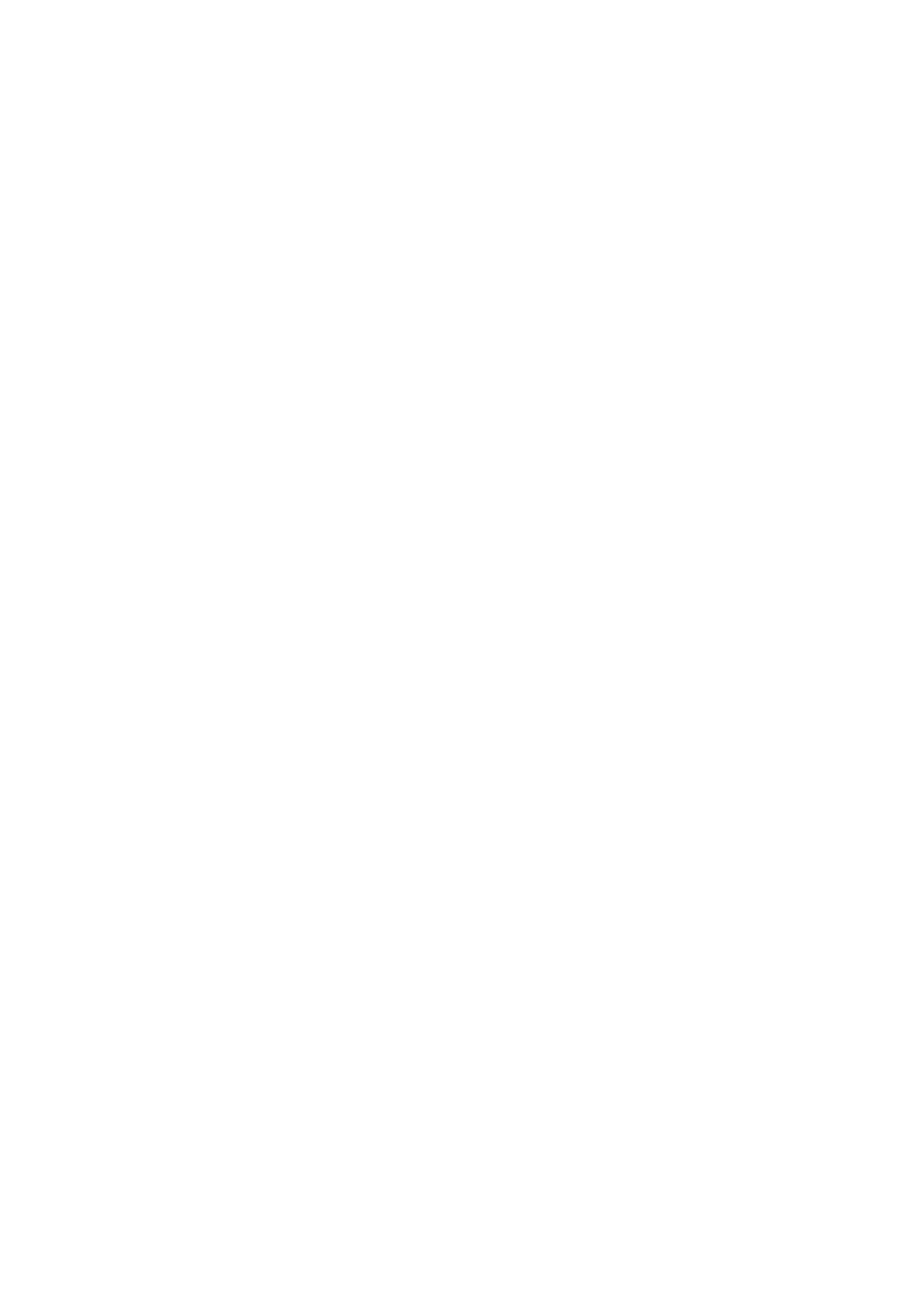# <span id="page-22-0"></span>**PART–TIME LEAVE WITHOUT PAY APPLICATION AND APPROVAL PROCESS**

#### **Introduction <sup>1</sup>**

1. This Annex provides the administrative process to be followed for the management of applications for part-time leave without pay (PTLWOP).

#### **Approving Authority <sup>2</sup>**

2. *[ADF Pay and Conditions Manual](http://intranet.defence.gov.au/pac/)* (PACMAN), Volume 1, Chapter 5, Part 8, Division 2— 'Part-time leave without pay' details single Service Approving Authorities for PTLWOP applications.

#### **Application Process <sup>3</sup>**

3. Applications for PTLWOP are to be submitted at least one month in advance, in all but exceptional circumstances, (and up to eight months where a posting may be required) to allow sufficient time for the administrative process and effecting pay changes. The following application process applies:

- a. The Defence Member submits an application to the administering Commanding Officer (CO)/supervisor through the management chain, along with the acknowledgement form in [Annex](#page-20-0) D of this Instruction.
- b. The application must be supported with appropriate documentation, including, where necessary, an application to undertake employment in off-duty hours, details of other leave applied for/approved to be taken in conjunction with the proposed PTLWOP, an application for temporary home located work, etc.

#### **Commanding Officer/Supervisor action <sup>4</sup>**

4. When considering a PTLWOP application, the CO/supervisor is to be guided by this Instruction and is to give each application a full and fair analysis. This may include:

- a. considering alternative options to meet the needs of the Defence Member and the unit such as variations to the initial request:
- b. negotiating with other units/COs/supervisors with regards to iob-sharing and PTLWOP options; and/or
- c. advising the Defence Member and the Approving Authority that the position is suitable for part-time only under a job-share arrangement to provide full-time coverage.

5. Regardless of the recommendation, the CO/supervisor is to forward the application to the single Service Career Management Agency (CMA)/Personnel Management Agency (PMA) for further action.

6. CO/supervisor is to counsel the Defence Member with respect to the Defence Members obligations under flexible working arrangements (FWA).

7. The Defence Member's CO/supervisor is to remind the Defence Member that it is their responsibility to find out what consequences any period of PTLWOP may have on their remuneration and conditions of service.

8. CO/supervisor is to review the requirement and the effectiveness of the PTLWOP arrangement at regular intervals. At the cessation of the arrangement, the Defence Member reverts to full-time duty, unless application for its renewal has been made and subsequently approved.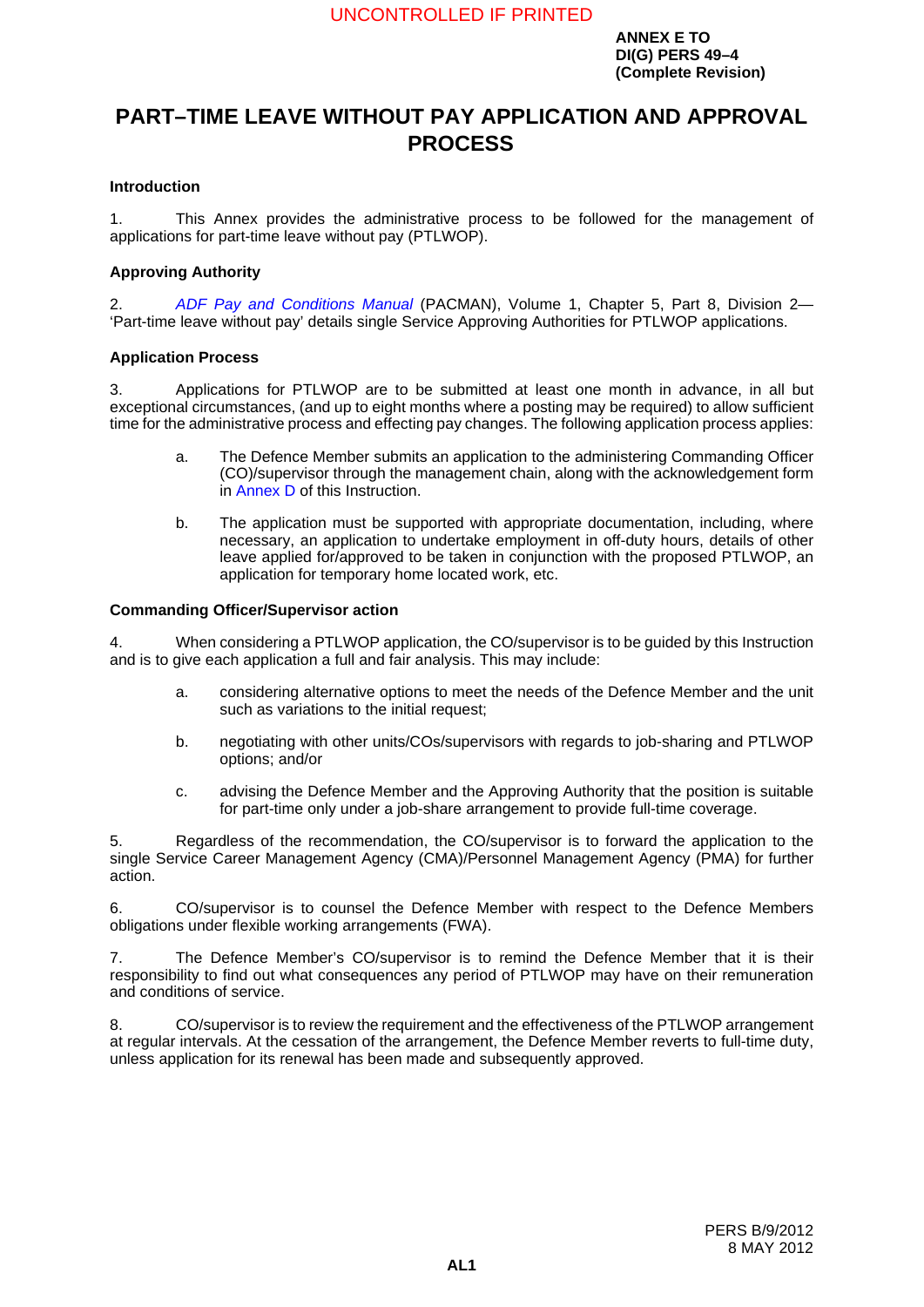#### **Career Management Agency/Personnel Management Agency action <sup>9</sup>**

9. For applications recommended by COs/supervisors, the CMA/PMA Approving Authority should notify the Defence Member and the Defence Member's CO/supervisor of the receipt of the application and should action it as soon as practicable. The notification is to include advice and recommendations regarding the pro rata return of service obligation, undertaking for further service, seniority and time in rank provisions applicable to the Defence Member.

10. For applications not recommended by COs/supervisors, CMAs/PMAs may investigate other opportunities for PTLWOP/job-sharing with other units and other PTLWOP applicants. In such cases, the CMA/PMA will provide the necessary response to the Defence Member and take any consequent posting and administrative action.

11. CMA/PMA will normally endeavour not to post Defence Members during an approved period of PTLWOP.

#### **Unit action <sup>12</sup>**

12. Details of the approved PTLWOP are entered into PMKeyS for leave, pay, allowances, housing and accommodation in accordance with Instructions contained in the relevant Defence Force Salary and Allowance Accounting Circulars. The Defence Member's unit is also to ensure that administrative actions relating to leave credits are actioned.

13. The unit is responsible for ensuring that approved applications and supporting documentation are filed on the Defence Member's personal file.

#### **Termination or variation provisions**

14. The Defence Member or the Approving Authority, normally with a minimum notice of one month, may terminate or vary PTLWOP arrangements at any time. The prescribed period of notice can be reduced, subject to the agreement of the Defence Member, the Defence Member's CO/supervisor and the Approving Authority. A CO/supervisor wishing to cease or vary a PTLWOP arrangement is to provide full details to the Defence Member and the Approving Authority as applicable. If the appropriate authority approves the cessation or variation of the agreement, notification will be provided to the unit and the Defence Member.

15. A Defence Member on PTLWOP in the two-year period immediately following the birth, or in the case of an adoption, the date of placement of a child, or children is not to have FWA cancelled, unless genuine operational priorities exist or the Defence Member agrees.

16. In any job-shared situation, termination of one PTLWOP arrangement may result in the termination of the second PTLWOP arrangement if suitable alternative arrangements cannot be made.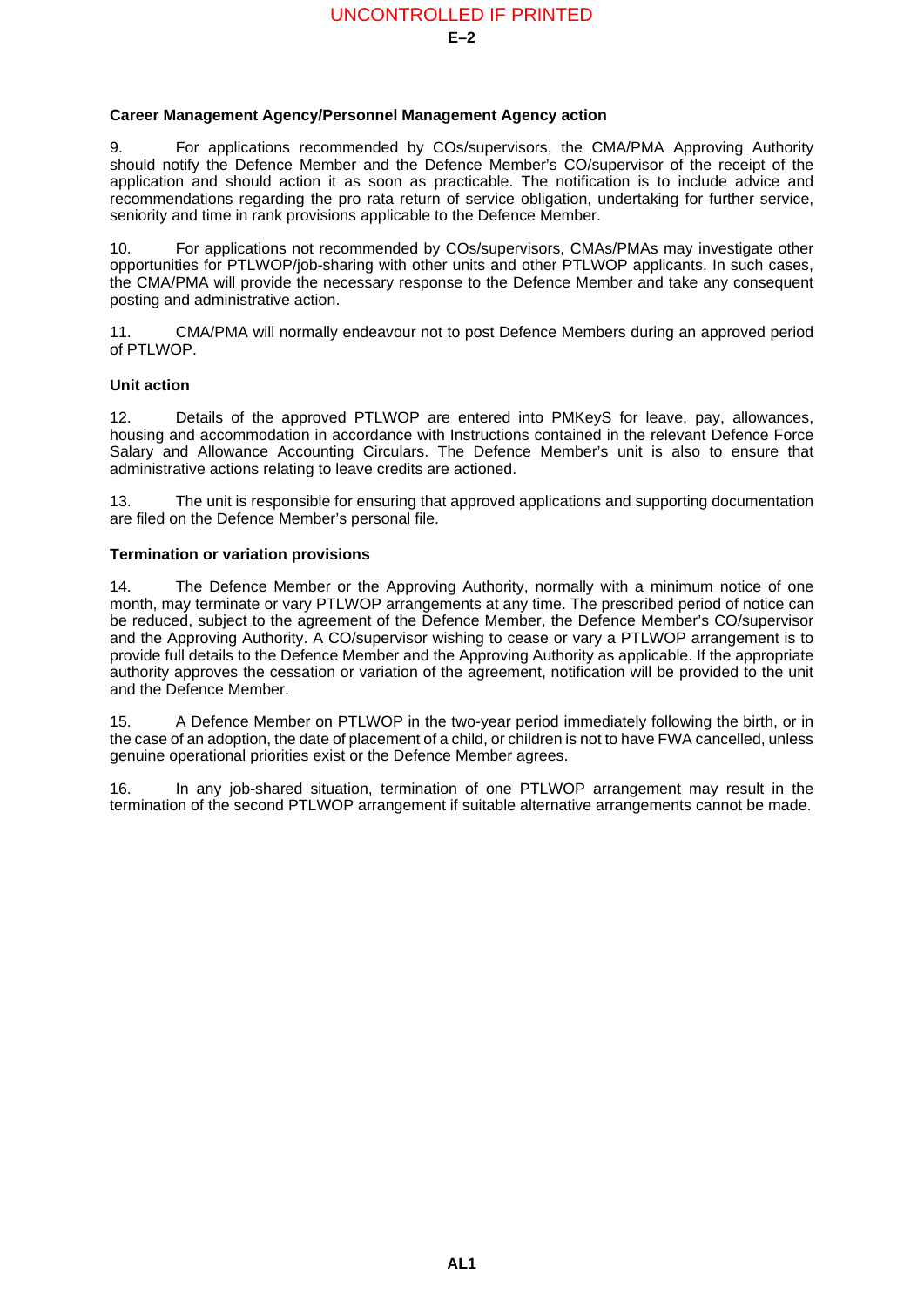# <span id="page-24-0"></span>**DEFENCE MEMBER AND UNIT MANAGEMENT CONSIDERATIONS WHEN NEGOTIATING FLEXIBLE WORK ARRANGEMENTS <sup>F</sup>**

## **JOB SUITABILITY <sup>1</sup>**

1. The type of tasks suited to different forms of flexible work arrangements (FWA) will vary, but most jobs offer scope to enable Defence Members to achieve a work-life balance. Where FWA may not be practical or viable options, alternative management strategies are to be identified and employed in order to achieve the best possible outcome for both the Defence Member and the organisation.

## **DEFENCE MEMBER APPLICATION CONSIDERATIONS <sup>2</sup>**

2. The ability for Defence Members to access FWA is varied and may be influenced by rank level in the Australian Defence Force (ADF), the duties and responsibilities of the position, and the role of the unit. To increase chances of successful application, coordinated strategies are required, including planning, information and support. Defence Members seeking FWA are encouraged to take the following actions where applicable:

- a. Present a convincing case to highlight specific personal attributes and the associated merits of being employed under FWA. Defence Members who are well reported, trained and experienced are more likely to succeed on the basis of retention of skills and corporate knowledge.
- b. FWA, in particular Temporary Home Located Work (THLW), are not suitable for everyone. The Defence Member needs self-discipline, good time management, and organisational skills. Defence Members considering THLW should not require direct supervision and should consider developing an effective 'home and work' plan to ensure steady productivity. THLW is not intended as a substitute for full-time, ongoing dependant care.
- c. Research employment options in advance. Defence Members seeking FWA may increase their chances of success if they accept a high level of personal responsibility for finding a suitable position or task and/or other Defence Members willing to job-share. This may require proactive networking and discussions with Career Management Agencies (CMA)/Personnel Management Agencies (PMA).
- d. Be realistic and consider the priority level of the position within a unit. A position within an operational unit with heavy exercise or deployment demands is unlikely to support an application for FWA. Alternatively, units with positions that have a lower manning priority may be more willing to employ Defence Members on FWA arrangements.
- e. Be prepared to be flexible when negotiating FWA. FWA are to be mutually acceptable, so Defence Members need to be prepared to work with their Commanding Officers (CO)/supervisors and CMA/PMA to explore options that will optimise both individual needs and unit needs. A CO/supervisor may be willing to consider a variation on a Defence Member's request utilising one or more FWA or leave provisions.
- f. Allow sufficient time for FWA applications to be considered. By giving advance notice of FWA intentions, CO/supervisors or CMA/PMA may be in a position to facilitate a posting to a position where FWA are more accessible. Sufficient time will allow exploration of alternative options if the initial application is rejected.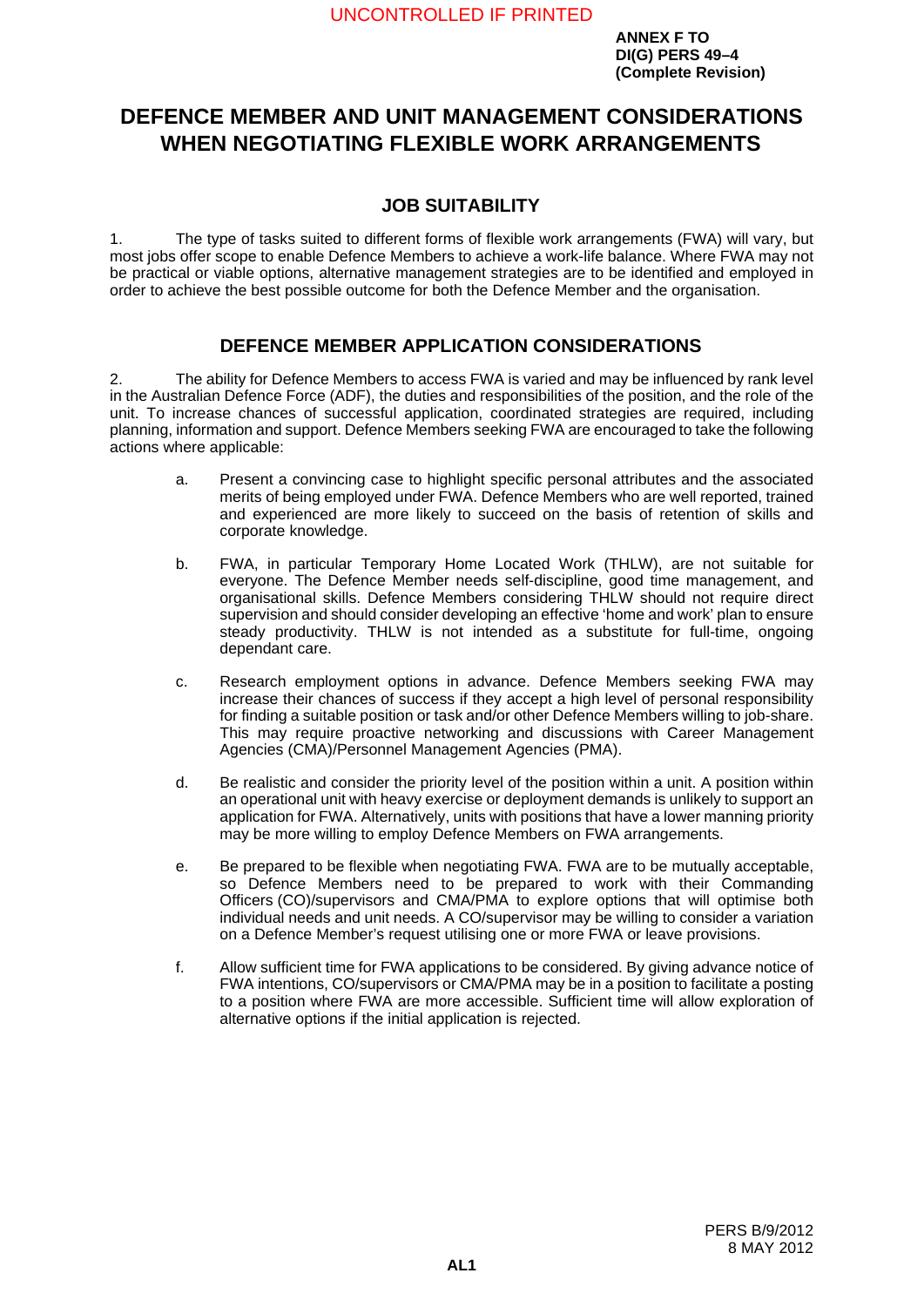## **UNIT MANAGEMENT CONSIDERATIONS <sup>3</sup>**

3. When assessing an application for FWA, unit management is to give consideration to extant Defence policy, the needs of the Defence Member and the potential benefits of using FWA as a retention tool, and objectively assess implications on operational capability and effectiveness.

- a. Proper analysis of an application is important because successful FWA are often dependent upon a combination of factors including the work ethic of the individual, the requirements of the position, adequate planning and job design. Importantly, in some positions, output and productivity are often more important than 'face-time' in the workplace. Agreed targets provide a means of determining the Defence Member's success based on performance and output.
- b. Unit management is to ensure that any Defence Member contemplating FWA is fully aware of the details of this Instruction, including the possible termination of FWA that prove unsatisfactory to the Service for a substantive reason. Clear direction from CO/supervisors is vital in FWA to ensure the Defence Member understands what is required of them.

## **FURTHER CONSIDERATIONS <sup>4</sup>**

#### **Consider the reasons behind the flexible work arrangement request <sup>4</sup>**

- 4. Reasons for FWA are varied but may include:
	- a. allowing greater participation in the care and nurturing of a child, or children, in the two-year period immediately following the birth, or in the case of adoption, the date of placement, of a child or children;
	- b. enabling respite from arduous periods of ADF service;
	- c. fulfilling education, training or other aspirations without terminating ADF service;
	- d. enabling Defence Members to meet their personal and other responsibilities and obligations; and
	- e. enabling Defence Members who are accompanying their spouse or Service-recognised interdependent partner on posting interstate or overseas, and who would normally be required to take leave without pay (LWOP), to continue working.

5. Is it a temporary (ie to overcome particular or unforeseen circumstance) or ongoing (ie 12-month or duration of posting) request? Is it a full-time or part-time request? How flexible is the Defence Member with regards to the proposed arrangements? How flexible can the unit be with regards to the proposed arrangements? Would Long Service Leave or LWOP be more suitable?

6. THLW is not intended as a substitute for full-time, ongoing dependent care. Simultaneous work from home and child or dependant care will reduce the quality of both, and will create stress for the Defence Member. Accordingly, applications for THLW are not to be made on the basis of a Defence Member's need to provide long-term care.

### **What are the advantages for the Defence Member? <sup>7</sup>**

7. Do FWA meet an immediate short-term need? Or will they provide increased flexibility and give the Defence Member more opportunities for balancing work? FWA can encourage improved time management and work organisation skills. Will FWA assist in retention of the Defence Member given that their personal satisfaction will increase? THLW and Variable Working Hours may give the Defence Member less distraction from interruptions and therefore increase output.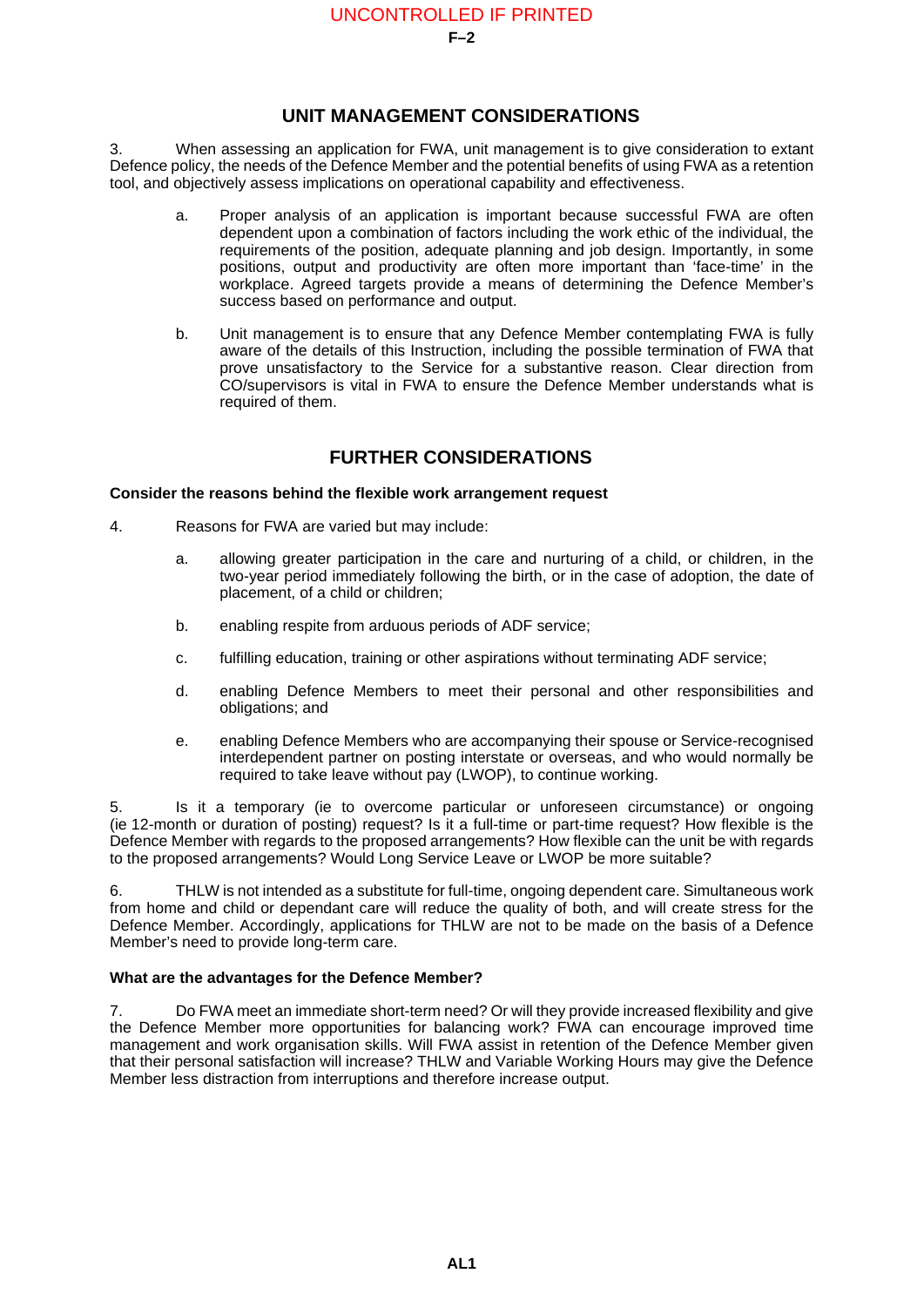**F–3 ANNEX F TO DI(G) PERS 49–4 (Complete Revision)**

#### **What are the advantages for the unit? <sup>8</sup>**

8. FWA may reduce absenteeism or despondency because of more options for Defence Members to manage their personal obligations. FWA also enable retention of skilled Defence Members; develop outcome-oriented management skills, develop responsible, self-managing Defence Members, and improve commitment and motivation for Defence Members whose needs are met.

#### **Establish whether the duties are suitable for flexible work arrangements <sup>9</sup>**

9. Some jobs are more suitable to FWA than others. Careful consideration of tasks and responsibilities is required when assessing an application. Is job-share required or preferred to enable part-time leave without pay (PTLWOP) to be utilised? Can the job be done safely and efficiently by a person working from home? Some jobs can only be done safely by using special equipment or by following working procedures that are not appropriate for home-based work. Some jobs may need an element of redesign to ensure that work given to the Defence Member is suitable to be completed at home. Jobs that can be separated into discrete tasks are most suitable.

#### **Consider the effect on the operational effectiveness of the unit <sup>10</sup>**

10. Will the request diminish unit effectiveness, or is it an appropriate arrangement? With or without job redesign, will the request enable specific projects to be completed in a timely manner without affecting overall unit productivity? Will the Defence Member still be able to meet training or deployment commitments? How will the request impact on other personnel working in the section or unit?

#### **Establish agreed hours of work and communications procedures**

11. The FWA agreement needs to be thoroughly understood by both the Defence Member and the Approving Authority. Establish the working arrangement on which work can be done. This can be as flexible or as specific as the Approving Authority requires. Agree on procedures for progress reports, which may include in person updates, email, facsimile or telephone reports.

12. It is also useful to establish the way in which performance will be monitored and assessed and to establish communication procedures to ensure that appropriate information is passed between the Defence Member, colleagues, supervisors and management. Direction and feedback by supervisors need to be clear and regular.

#### **Establish what, if any, equipment will be necessary for a Defence Member to safely undertake home-based work**

13. Does the Defence Member own a suitable desk, chair and computer? Is there any other equipment that the Defence Member may need to use for the work involved? Equipment supply should be cost-neutral where possible.

#### **Establish whether security arrangements are required to work from home <sup>14</sup>**

14. Work that requires access to security storage is not normally suited to THLW. Can this be overcome if necessary? If not, can the requirements of the Defence Security and Protective Security Manuals be adhered to? Can appropriate physical security be quaranteed on a cost-neutral basis?

#### **Establish that the person who will be working from home has the ability to do the work safely and efficiently <sup>15</sup>**

15. Is the Defence Member applying for THLW familiar with safe working procedures? Is the Defence Member sufficiently disciplined and motivated to undertake and complete the work indirectly supervised? Will the Defence Member be at risk of overwork or under-work? Does the Defence Member have a plan to clearly separate and balance work and personal commitments while 'on duty' at home?